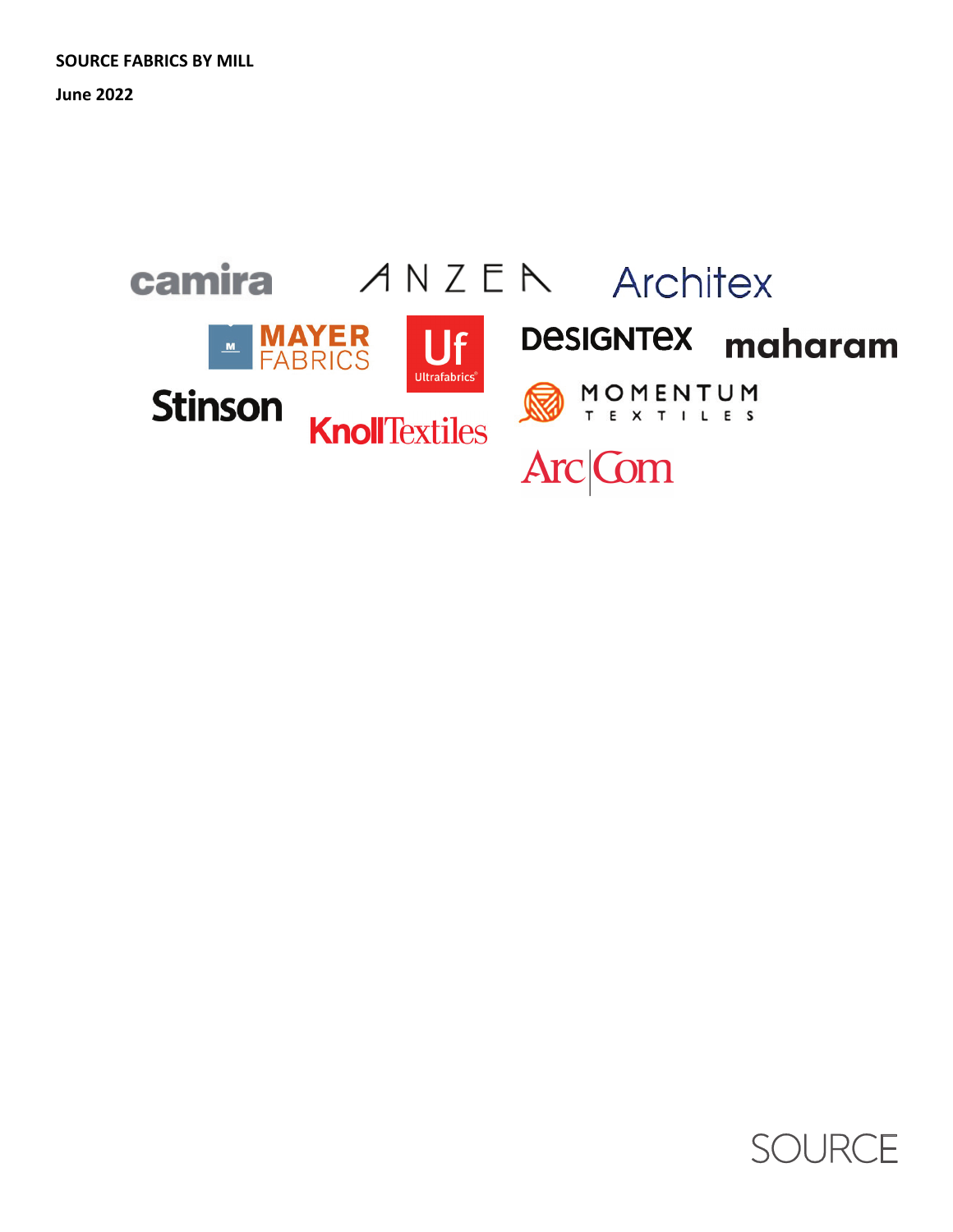### ANZEN.

| A New Twist               | Ε | La Piazza             | G |
|---------------------------|---|-----------------------|---|
| Alameda                   | G | Lafayette             | Е |
| Baby Bear                 | F | Loomis                | Н |
| Baltic-O                  | Н | Ludlow                | D |
| Beach Blanket             | G | Mesa                  | G |
| <b>Big Bang</b>           | Е | Metro                 | F |
| Bleecker                  | C | Mirrored Images       | Н |
| Bloom                     | G | Mock Croc             | F |
| Bob                       | F | Morph                 | G |
| Bonnie                    | F | My Way                | Н |
| Boswell                   | C | Nightingale           | G |
| <b>Bronte</b>             | F | Not-A-Hide            | Е |
| Bye Bye Birdie            | F | Pacific-O             | Н |
| Canyon                    | D | Palms                 | G |
| Cheap Seats               | F | Parley                | D |
| City Slicker              | F | Party Boat            | Н |
| Conga                     | G | Persuasion            | D |
| Copy Cow                  | Е | Plastic Basket        | F |
| <b>Cosmic Expressions</b> | Н | Renna                 | G |
| Cowtown                   | F | Ritzi                 | F |
| Crosshatch                | Ε | Shagreen              | F |
| Dash Of Color             | F | Shiki Silk            | Е |
| Essex                     | D | Silicone Prime        | Н |
| Fionna                    | F | Silvertex             | E |
| Fulton                    | D | Simply Chenille       | F |
| Glaze                     | Е | Simply Hyde           | F |
| Greenwich                 | D | Sistine               | F |
| Greenwood                 | D | Skywriting            | G |
| Grit                      | G | Sticks and Strings    | F |
| Halsey                    | Н | Stitch In Time        | G |
| Hansel                    | G | Suits                 | Η |
| Haywire                   | Н | Tolstoy               | F |
| Hemp Canvas               | F | Top Coats             | G |
| Henderson                 | C | <b>Travel Roadies</b> | E |
| Highland                  | F | Twinkle Sky           | G |
| Horizon                   | G | Twinkle Tapestry      | G |
| Hudson                    | С | Udderly Perfected     | Н |
| Hues                      | Е | Undercover            | F |
| Jig Saw                   | F | Varick                | D |
| Kapow                     | Е | Velvet Gloves         | F |
| Kazam                     | E | Vintage Glaze         | F |

| Watermark      | F |
|----------------|---|
| Westerly       | F |
| Western Willie | F |
| Wow            | F |
| Zoots          | н |
| Zyon           |   |

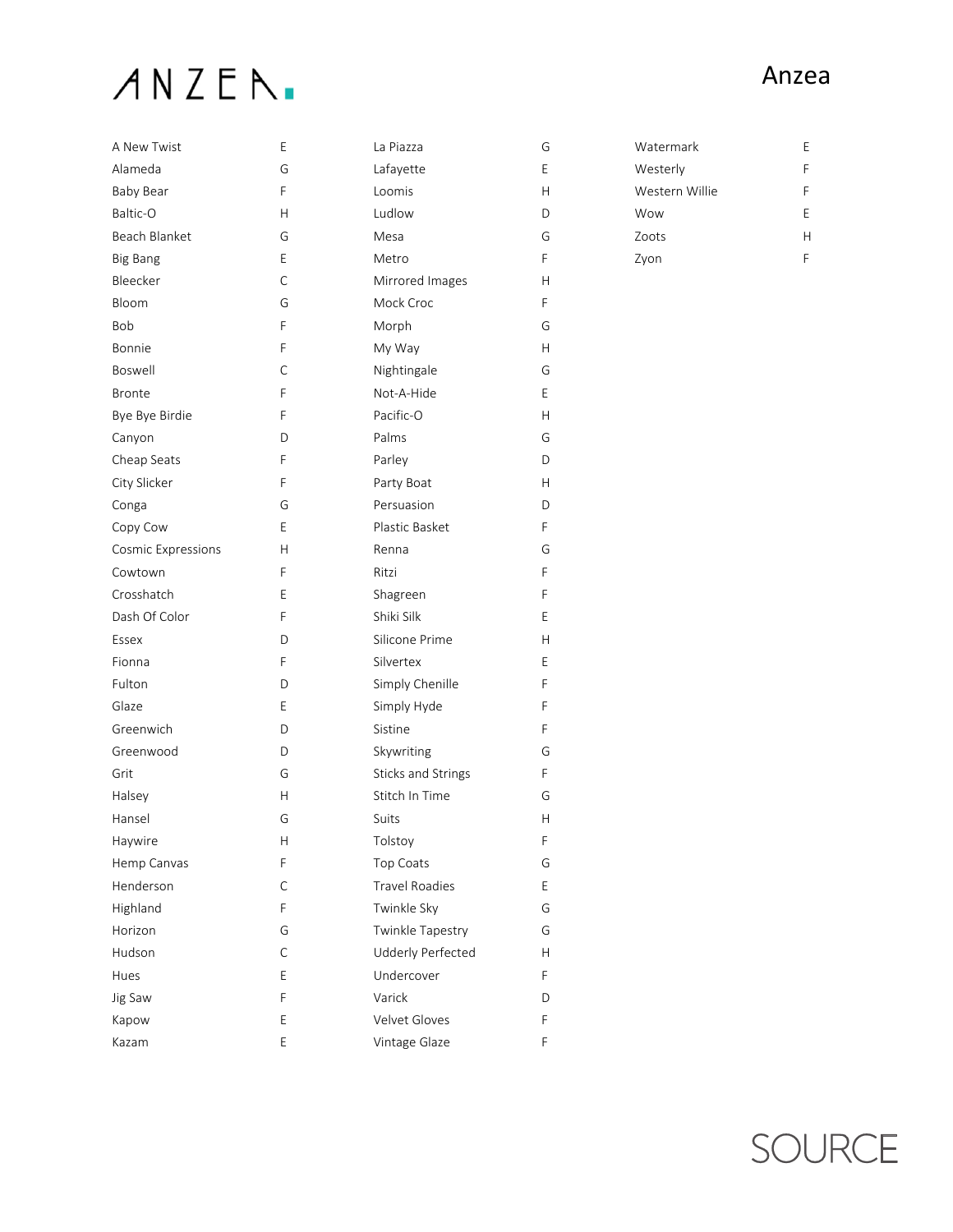# Arc| Com

| Aberdeen           | H            | Eden       | G                         | Kuba          | H  |
|--------------------|--------------|------------|---------------------------|---------------|----|
| Alpha              | G            | Elevado    | Н                         | Legacy        | G  |
| Ambiance           | F            | Emerson    | E                         | Legend        | H. |
| Angle              | G            | Empress    | F                         | Linea         | Н. |
| Apex               | H            | Encore     | F                         | Loara         | H. |
| Apollo             | G            | Engrave    | G                         | Lore          | H. |
| Arabesque          | G            | Equinox    | E                         | Luxe          | н  |
| Around             | G            | Etch       | F                         | Lyre          | F  |
| Astor              | G            | Fiji       | G                         | Lyric         | H  |
| Astral             | $\mathsf{H}$ | Flora      | D                         | Marathon      | G  |
| Athena             | G            | Frontier   | E                         | Marquee       | H  |
| Atmosphere         | C            | Galaxy     | H                         | Mason         | H  |
| Aura               | Е            | Gamma      | F                         | Mason Stripe  | Н. |
| Axis               | H            | Gardenia   | F                         | Meadow        | Н. |
| <b>Block Petal</b> | $\mathsf{H}$ | Gatsby     | F                         | Mesa          | G  |
| Boardwalk          | F            | Gem        | F                         | Montage       | H  |
| Bocce              | G            | Glam       | G                         | Moon Beam     | H  |
| <b>Bronco</b>      | G            | Glo        | G                         | Morgan        | G  |
| <b>Burkina</b>     | $\mathsf{H}$ | Great Wall | H                         | Morocco       | Н. |
| Cadence            | G            | Grid       | G                         | Nahouri       | H  |
| Carnival           | G            | Hanji      | H                         | Oculus        | G  |
| Cascade            | H            | Harlequin  | H                         | Odyssey       | G  |
| Centring Stripe    | G            | High Rise  | H                         | Omega         | G  |
| Ceramica           | $\mathsf{H}$ | Highlands  | H                         | Palatine      | G  |
| Channel            | G            | Hush       | G                         | Palatine 2    | G  |
| Chroma             | F            | Illusion   | D                         | Paxton        | H  |
| Coastline          | F            | Illusion 2 | D                         | Perspective   | H  |
| Column             | G            | Insight    | D                         | Polished      | G  |
| Compass            | $\mathsf{H}$ | Intaglio   | G                         | Polo          | H  |
| Contour            | F            | Intaglio 2 | G                         | Posh          | H  |
| Cosmos             | F            | Intersect  | G                         | Primavera     | G  |
| Crescendo          | Н            | Interstate | G                         | Prism         | Ε  |
| Crystal            | F            | lona       | F                         | Radius        | Н. |
| Dakota             | F            | Isabella   | F                         | Raya          | H  |
| Dakota 2           | F            | Itajime    | Н                         | Reality Check | G  |
| Daytona            | H            | Jive       | G                         | Rodeo         | E  |
| Delphi             | F            | Journey    | $\boldsymbol{\mathsf{H}}$ | Rodeo 2       | E  |
| Delta              | F            | Kaolin     | G                         | Rogue         | G  |
| Drifter            | F            | Katano     | G                         | Roundabout    | F  |
| Durango            | Ε            | Key        | G                         | Sanganeri     | G  |
| Dynasty            | G            | Kinetic    | Н                         | Santa Fe      | Н. |

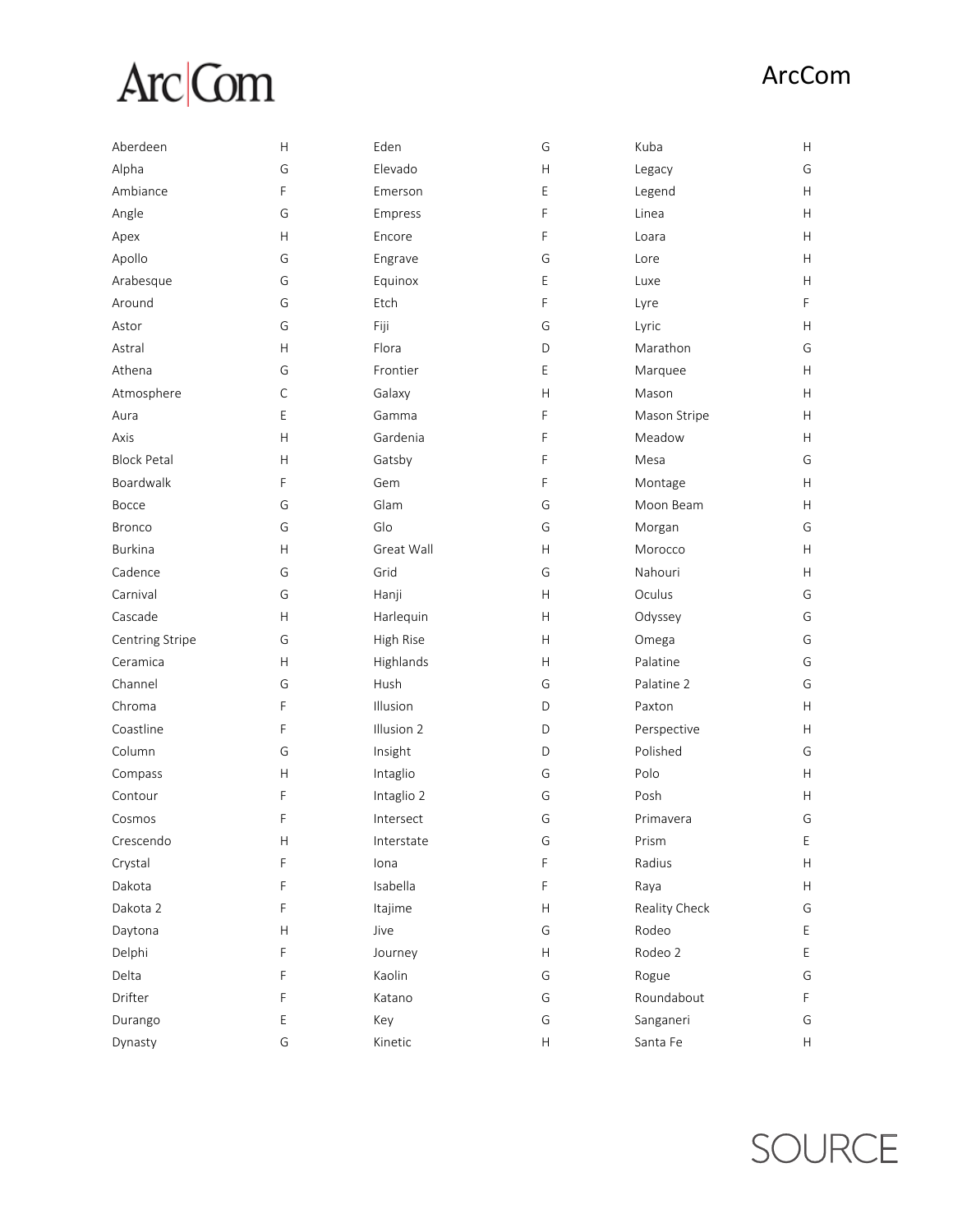# Arc| Com

Vivo

Watson

H

 $\mathsf D$ 

| Saxon         | Н |
|---------------|---|
| Sea Willow    | Н |
| Sector        | Н |
| Sherlock      | F |
| Sherlock 2    | F |
| Shift         | Н |
| Shimmer       | F |
| Shimmer 2     | F |
| Silverado     | F |
| Silverado 2   | F |
| Skye          | Н |
| Soho          | Е |
| Solitude      | Н |
| Sonata Stripe | Н |
| Sonic         | Н |
| Spectrum      | F |
| Speedway      | Н |
| Spin          | Н |
| Spirit        | F |
| Staccato      | Н |
| Stallion      | D |
| Strata        | F |
| Streamline    | F |
| Sukhala       | Н |
| Summit        | D |
| Sundial       | Н |
| Sync          | G |
| Tailored      | G |
| Tally         | F |
| Tectonic      | F |
| Theory        | С |
| Tick-Tock     | G |
| Tiebele       | Η |
| Transform     | D |
| Traverse      | G |
| Tritik        | Н |
| Urban         | Н |
| Vanderbilt    | G |
| Vault         | G |
| Velocity      | Н |
| Victoria      | Н |

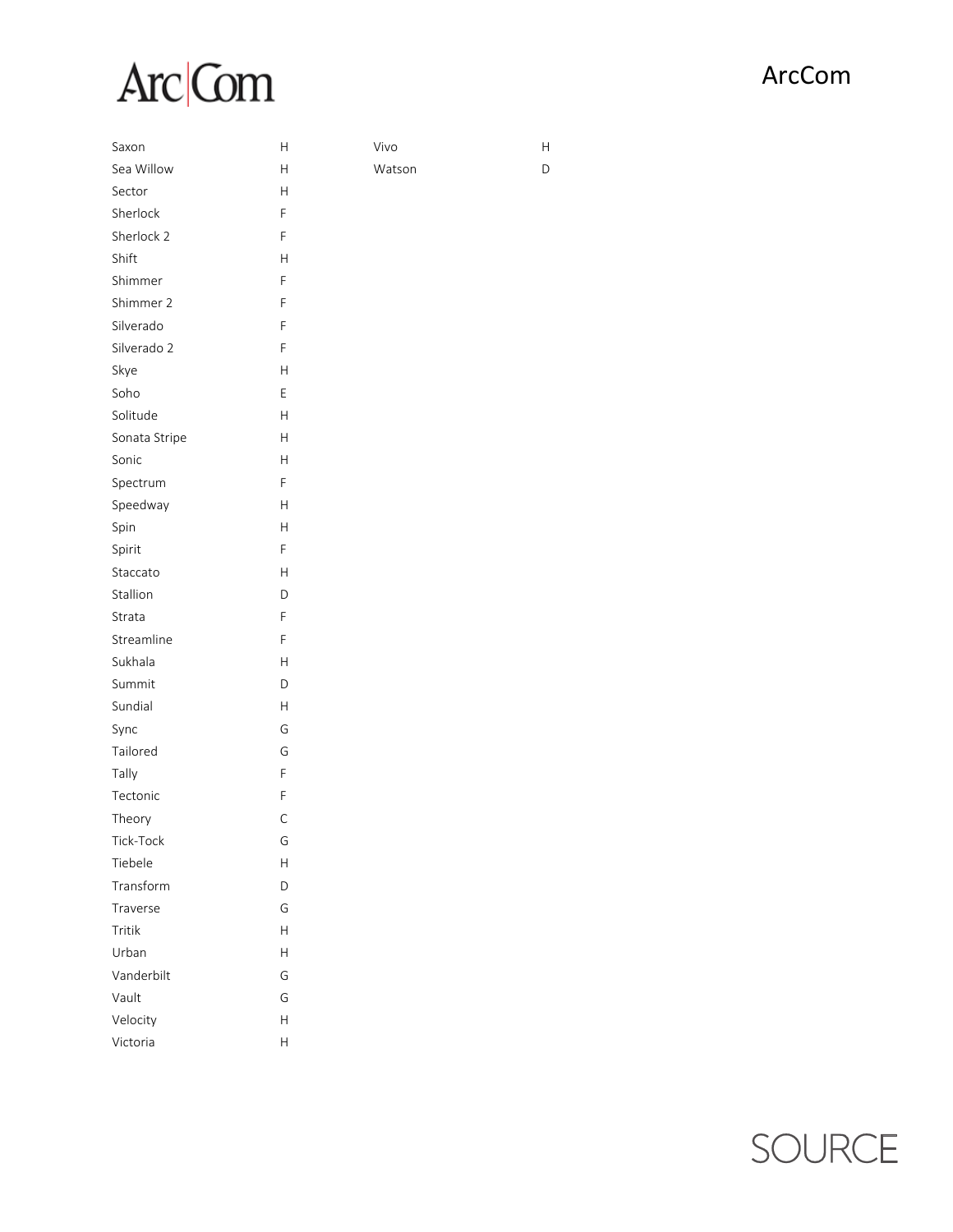| 45 RPM             | Ε            | <b>Brick and Mortar</b> | F | Crossover        | F  |
|--------------------|--------------|-------------------------|---|------------------|----|
| 57 Chevron         | H            | Brigantine              | H | Cupid            | F  |
| <b>78 RPM</b>      | F            | Brompton                | F | Dakar            | F  |
| Adare Manor        | F            | Buccaneer               | H | Dakota           | G  |
| Affinity           | Н            | <b>Buenos Aires</b>     | G | Damen            | F  |
| Allure             | Н            | Burlington              | G | Dance Line       | H  |
| Americas Cup       | F            | Cadillac                | G | Dance Party      | G  |
| Andromeda          | G            | Calabasas               | G | Dash             | F  |
| Anemone            | Н            | Cambric                 | G | Daydream         | Е  |
| Animal             | G            | Cancan                  | G | Debonair         | D  |
| Aperture           | F            | Cape Town               | G | District         | E  |
| Aphrodisiac        | G            | Caracas                 | H | Doric            | G  |
| Astronomy          | H            | Carat                   | H | Draper           | G  |
| Athena             | G            | Cardiff                 | G | Dream Weaver     | G  |
| Atherton           | G            | Catch Me If You Can     | G | Drizzle          | F  |
| Aura               | G            | Catty Corner            | F | Dublin           | Е  |
| Autobahn           | F            | Catwalk                 | G | Dumbo            | E  |
| Aventura           | G            | Cavern Club             | G | Duomo            | H  |
| B and B            | F            | Cetus                   | G | Dupioni          | F  |
| Baby I Am A Star   | G            | Chain Link              | F | Edge             | G  |
| <b>Badlands</b>    | G            | Chaise                  | G | Element          | G  |
| <b>Bal Harbour</b> | G            | Champagne               | H | Enamored         | E  |
| Balcony            | H            | Charleston              | G | English Leather  | G  |
| Bamboozled         | G            | Charlotte               | F | English Suede    | G  |
| Bauble             | H            | Chatterbox              | H | Enthusiast       | H  |
| Beachcomb          | Н            | Chauffeur               | F | Epingle          | F  |
| Bedrock            | G            | Check Out               | G | Equestrian       | Н. |
| Beehive            | F            | Chenille Waistcoat      | F | Equus            | F  |
| Ben Day            | F            | Cirque                  | G | Estoile          | H  |
| Bergerac           | G            | Cirrus                  | Н | Etienne          | F  |
| Berkshire          | G            | Clipper                 | Н | Evolution        | н  |
| Bermuda            | $\mathsf{H}$ | Clique                  | G | Fabiana          | G  |
| Biarritz           | F            | Clydesdale              | D | Fairground       | G  |
| <b>Big Bird</b>    | G            | Cool Comfort            | G | Fashionista      | G  |
| <b>Big Game</b>    | G            | Corddry                 | G | Filly            | G  |
| Bobbin             | Ε            | Corinthian              | F | Financier        | F  |
| Boheme             | F            | Couture                 | G | First Class      | H  |
| Boston             | G            | Cowboy                  | F | Fit              | G  |
| Boucle             | H            | Crazy Horse             | F | Flagship         | F  |
| Boudoir            | F            | Crepon                  | F | Flights of Fancy | H  |
| Boulevard          | G            | Crew                    | F | Flow             | F  |

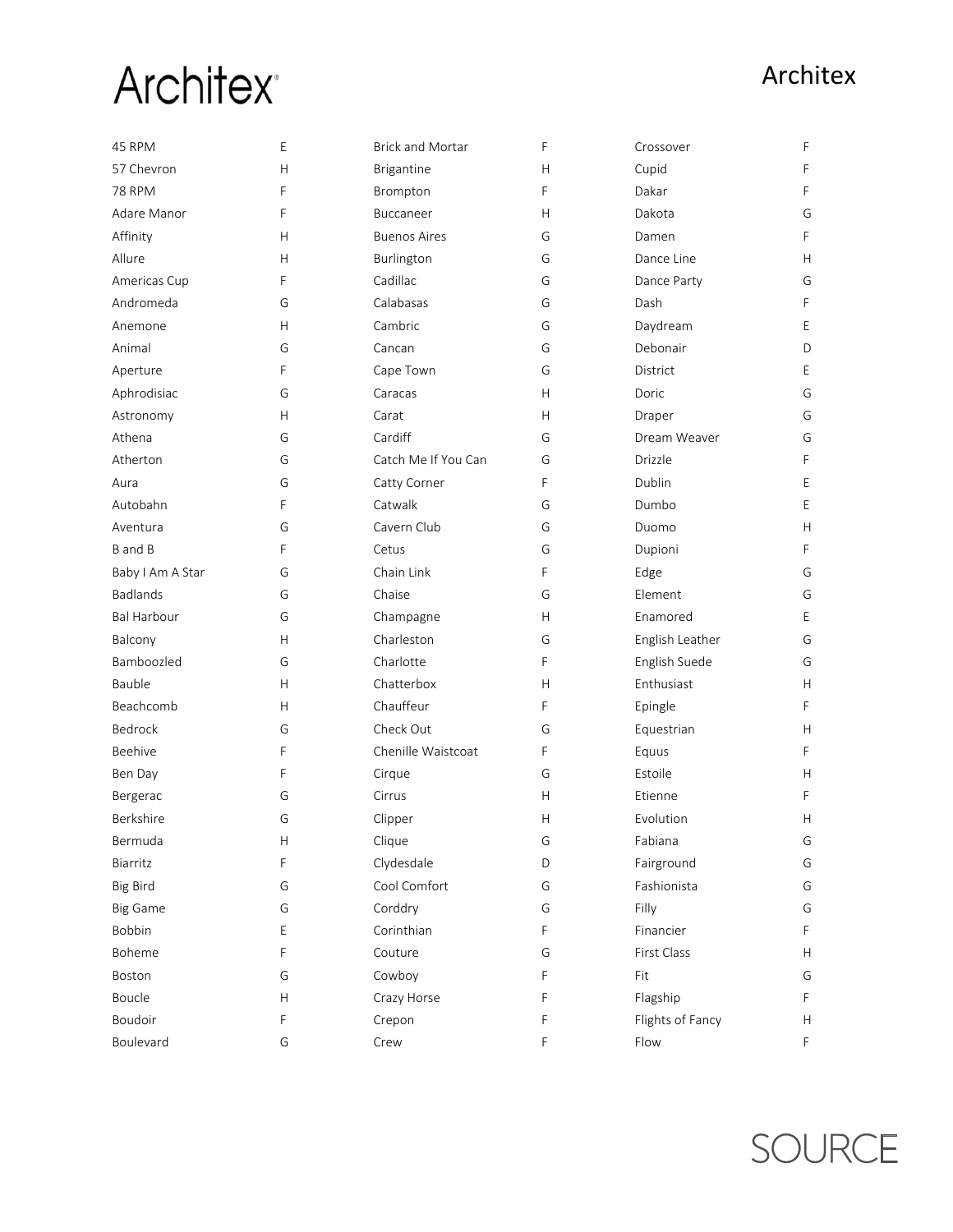## **Architex**

| Flower Market     | Н | Intricato    | Н | Midday              | H  |
|-------------------|---|--------------|---|---------------------|----|
| Foiled            | F | Irving       | E | Midlands            | G  |
| Folio             | F | Jackpot      | G | Midtown             | F  |
| Follow the Leader | G | James Dean   | G | Milano              | H. |
| Fridays           | G | Javelin      | Ε | Mineral             | Н. |
| Friendship        | G | Juliet       | F | Mingle              | F  |
| Front Desk        | F | Jump For Joy | H | Missing Link        | H  |
| Furstenberg       | D | Just Dandy   | F | Missonly            | F  |
| Gaia              | G | Kainai       | F | Moda                | G  |
| Gala              | G | Koi Lily     | Н | Monarchy            | G  |
| Galleon           | F | Lake Como    | G | Monolith            | G  |
| Gate House        | F | Lakota       | F | Montmartre          | G  |
| Gilligan          | G | Lavish       | F | Mount McKinley      | G  |
| Glint             | G | Leatheretta  | G | Moxie               | H. |
| Glissette         | G | Legacy       | F | Muslin              | Е  |
| Glitz             | G | Legend       | G | Mustang             | D  |
| Grasscloth        | E | Leisure      | G | Nakoda              | F  |
| Great Dane        | H | Line Dance   | F | New Deal            | G  |
| Great Pretender   | F | Line Drive   | F | No Strings Attached | G  |
| Griffin           | G | Linea        | G | Nonchalant          | G  |
| Haberdasher       | F | Lodge        | F | Officine            | G  |
| Hampstead         | F | Lombard      | F | Olympus             | G  |
| Harbor Lights     | F | Long Play    | G | Organza             | G  |
| Harmony           | Н | Loom         | E | Orion               | G  |
| Haven             | E | Loose Ends   | H | Outfit              | F  |
| Heritage          | G | Luca         | F | Oxide               | H  |
| Hgi Reed          | E | Lusso        | H | Pagoda              | F  |
| High Noon         | F | Luster       | F | Paola               | G  |
| Highway           | G | Mademoiselle | G | Paramour            | H. |
| Hint              | F | Mantle       | G | Particle            | G  |
| Hit Parade        | G | Marais       | G | Patent              | G  |
| Holstein          | F | Marquisette  | G | Pendlesome          | H  |
| Homespun          | G | Masonry      | F | Peony               | G  |
| Hook              | E | McQueen      | G | Percheron           | D  |
| How Dashing       | G | Meadow       | G | Pergola             | G  |
| Hudson Yards      | F | Meander      | G | Perlato             | G  |
| Hush              | D | Membership   | G | Piet                | H  |
| Hyde              | Н | Merchant     | G | Pinkerton           | G  |
| Inline            | G | Merrill      | H | Pipeline            | G  |
| Interlock         | Н | Metallurgic  | G | Piscina             | F  |
| Intersect         | G | Mid Century  | G | Pivot               | H. |

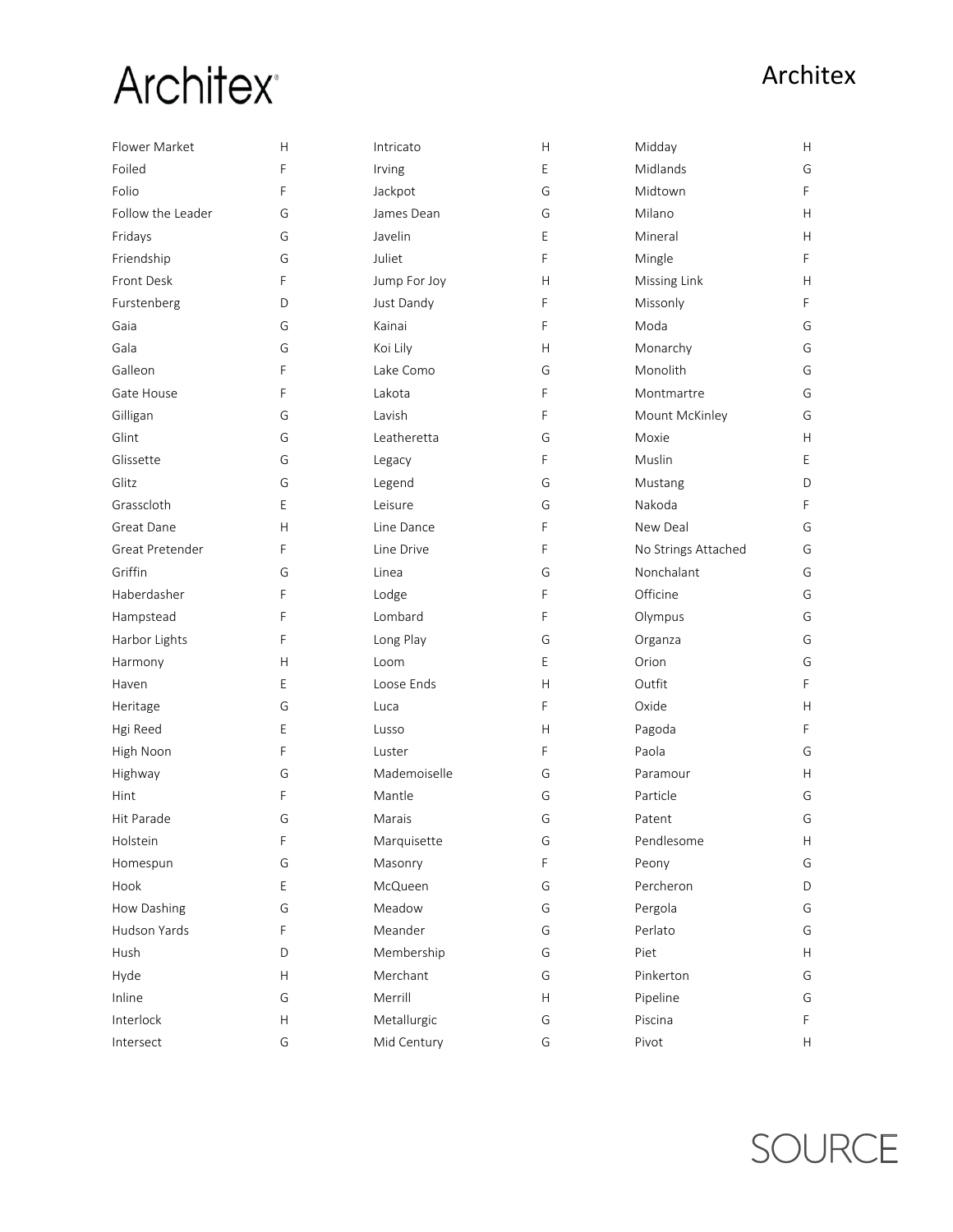## **Architex**

| Pixel           | F            | Pureplait        | G | Shetland UB          | G  |
|-----------------|--------------|------------------|---|----------------------|----|
| Plaid All Over  | G            | Purepoint        | G | Shilling             | G  |
| Plaited         | G            | Pureshimmer      | G | Shine                | F  |
| Platform        | F            | Puretwill        | G | Shuttle              | E  |
| Plenty          | $\mathsf C$  | Purevelour       | E | Skyway               | G  |
| Pollux          | G            | Purevelvet       | G | Slow Dance           | G  |
| Poplin          | Ε            | Purevogue        | Н | Soft Spot            | G  |
| Preppy Handbook | F            | Pureweave        | G | Sole                 | H. |
| Prescription    | G            | Purewicker       | F | South Beach          | G  |
| Prestige        | E            | Qbert            | F | Spectacle            | G  |
| Pretty          | F            | Quarry           | G | Spoonful             | F  |
| Propel          | F            | Quilt            | G | Sport Jacket         | E  |
| Pumice          | G            | Razzle Dazzle    | E | Spotlight            | G  |
| Pureachic       | G            | Rebel            | G | Spree                | G  |
| Pureapex        | G            | Reed             | E | St Barts             | F  |
| Pureasana       | F            | Reign            | H | Stage Bill           | F  |
| Purebotanica    | Н            | Relax            | D | Stagecoach           | F  |
| Purebrindle     | G            | Reverie          | E | <b>Static</b>        | F  |
| Purechallis     | G            | Revival          | G | Steed                | G  |
| Purechenille    | G            | <b>Ring Toss</b> | G | Straight Up          | G  |
| Purechic        | G            | Rocky Mountain   | G | Stuyvesant           | Е  |
| Purecoco        | G            | Roman            | G | Stylist              | F  |
| Purecorduroy    | G            | Room Service     | E | Submariner           | D  |
| Purecurlicue    | G            | Rose Hill        | F | Sultan               | E  |
| Puredeco        | $\mathsf{H}$ | Royale           | G | Surface              | H  |
| Purefelt        | F            | Rugged           | H | Swerve               | F  |
| Purefleece      | G            | Ryder            | G | <b>Tailor Made</b>   | F  |
| Pureflow        | F            | Salt Spring      | H | Takes Two To Tangle  | F  |
| Pureglint       | G            | Sandbox          | G | Tapatio              | G  |
| Puregratitude   | F            | Sandwashed       | G | <b>Tattered Tale</b> | G  |
| Pureherringbone | G            | Schooner         | Η | <b>Tech Tweed</b>    | G  |
| Purehopsack     | G            | Science          | G | Telegraph            | F  |
| Purekimbo       | G            | Scottie          | G | Templeton            | F  |
| Purelinen       | F            | Scottsdale       | G | Tenacious            | G  |
| Puremeditation  | F            | Seamstress       | F | Tendril              | Н. |
| Puremindfulness | F            | Seaside          | F | Textura              | F  |
| Puremod         | Н            | Seine            | F | Theatre District     | F  |
| Puremontrose    | H            | Set Sail         | F | Theorem              | G  |
| Purenubuck      | G            | Shabby and Chic  | F | Thoroughbred         | D  |
| Purepanama      | G            | Sharkskin        | G | Timberline           | G  |
| Purepeace       | F            | Shetland         | G | Tinseltown           | F. |

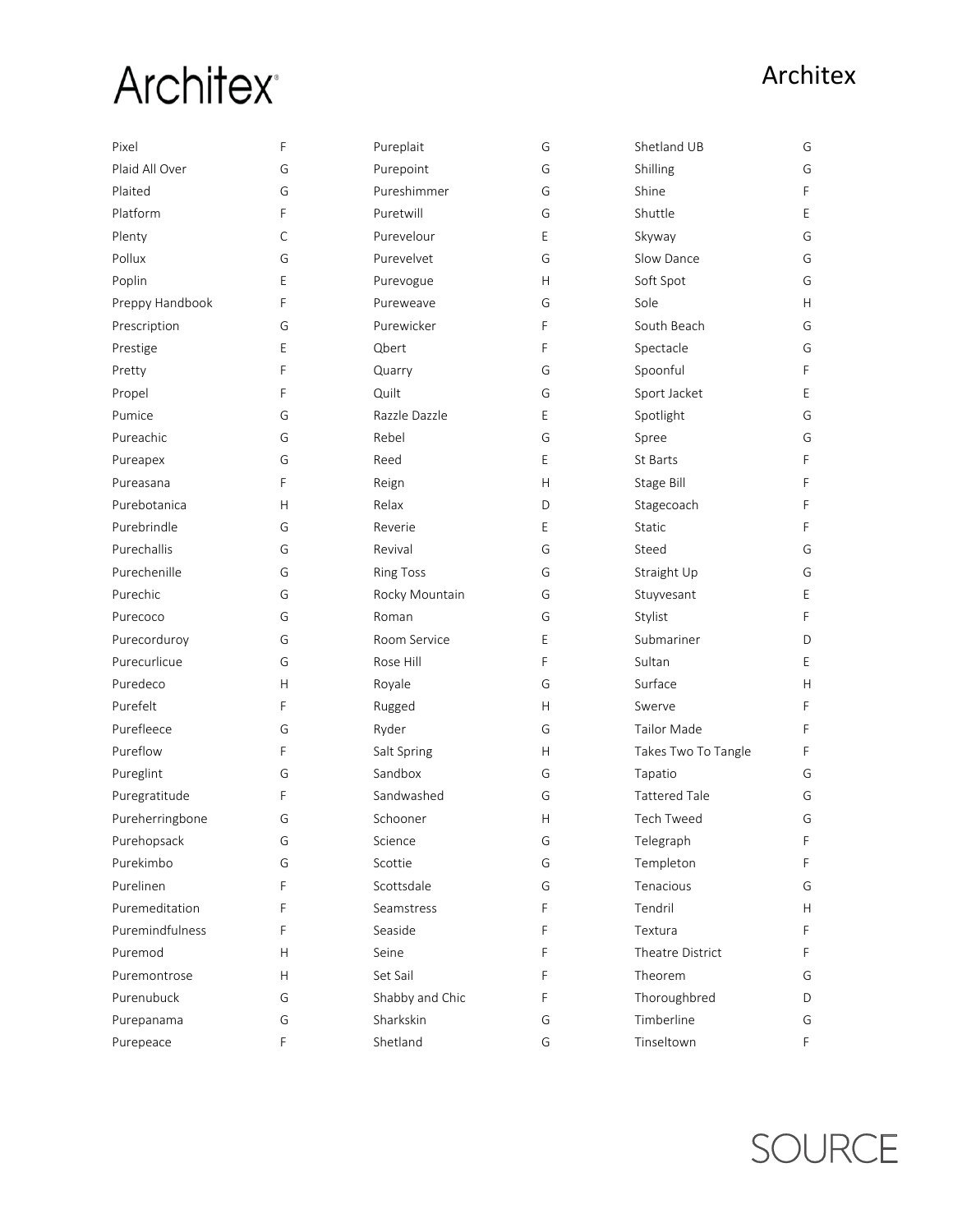## **Architex**<sup>®</sup>

Your Bird Can Sing H

| Tonic              | F |
|--------------------|---|
| <b>Topsy Turvy</b> | Н |
| Toronto            | G |
| Toulouse           | G |
| Treble             | G |
| Tribeca            | F |
| Trident            | Е |
| Triumph            | Н |
| Try To Resist      | G |
| Turnabout          | G |
| Turtle Bay         | F |
| Tweed              | Е |
| Tweedledee         | G |
| Tweedsmuir         | F |
| Twilleries         | G |
| Twinkle            | G |
| Tycoon             | F |
| Ultrachevron       | Н |
| Ultracrush         | Н |
| Ultraflannel       | Н |
| Ultraluscious      | Н |
| Ultraposh          | H |
| Unwind             | Е |
| Urban              | G |
| Vanish             | Н |
| Vaulted            | F |
| Venue              | F |
| Verve              | G |
| Vitality           | G |
| Voila              | G |
| Wade               | G |
| Waistcoat          | F |
| Wardrobe           | F |
| Waterford          | G |
| Weathered Or Not   | G |
| What The Fray      | F |
| Wish               | Н |
| Wisteria           | Н |
| Wormwood           | G |
| Worsted            | G |
| Yorkville          | F |

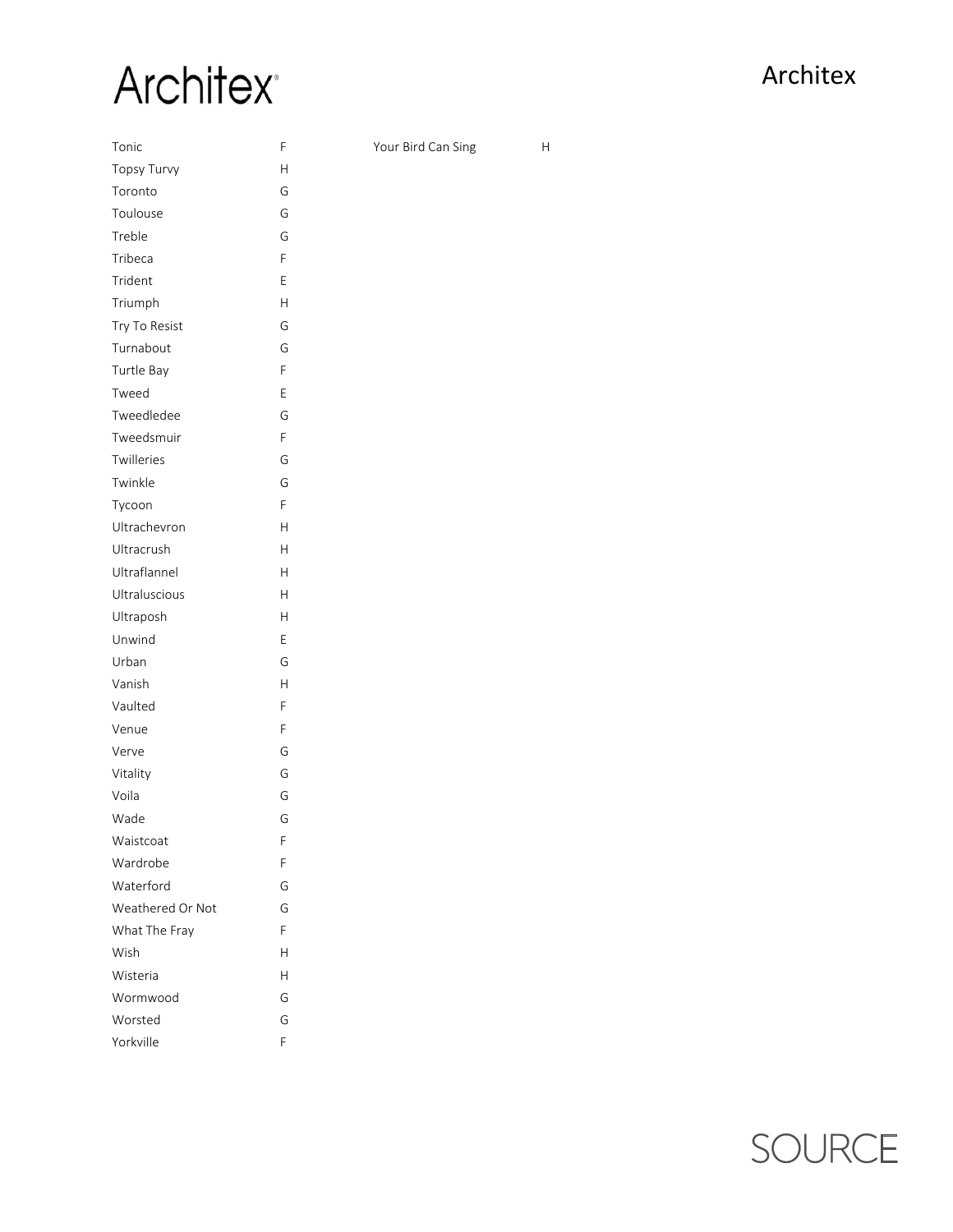### camira

#### Camira

| 24/7 Flax               | G |
|-------------------------|---|
| Aquarius                | F |
| Balance                 | G |
| Blazer                  | F |
| Blazer Lite             | F |
| Canopy                  | D |
| Carlow                  | B |
| Contact                 | G |
| Craggan Flax            | Н |
| Ebb                     | D |
| Era                     | Ċ |
| Era 66                  | D |
| Gravity                 | Ċ |
| Halcyon - Aspen         | F |
| Halcyon - Blossom       | F |
| Halcyon - Cedar         | F |
| Hemp                    | G |
| Honeycomb               | E |
| Kork                    | Н |
| Kyoto                   | F |
| Lucia                   | D |
| Main Line Flax          | E |
| Manhattan               | Ċ |
| Nexus                   | D |
| Oceanic                 | E |
| Patina                  | E |
| Port                    | D |
| Quest                   | D |
| Regent                  | G |
| Rivet                   | D |
| Silk                    | G |
| Sonus                   | D |
| Sonus Etch              | Е |
| Sprint                  | D |
| Sumi                    | E |
| Synergy                 | F |
| Synergy 66              | G |
| Synergy Quilt Channel   | Н |
| Synergy Quilt Chevron   | Н |
| Synergy Quilt Hourglass | Н |
| Touch                   | F |

F G G

Track

Zap

Yoredale

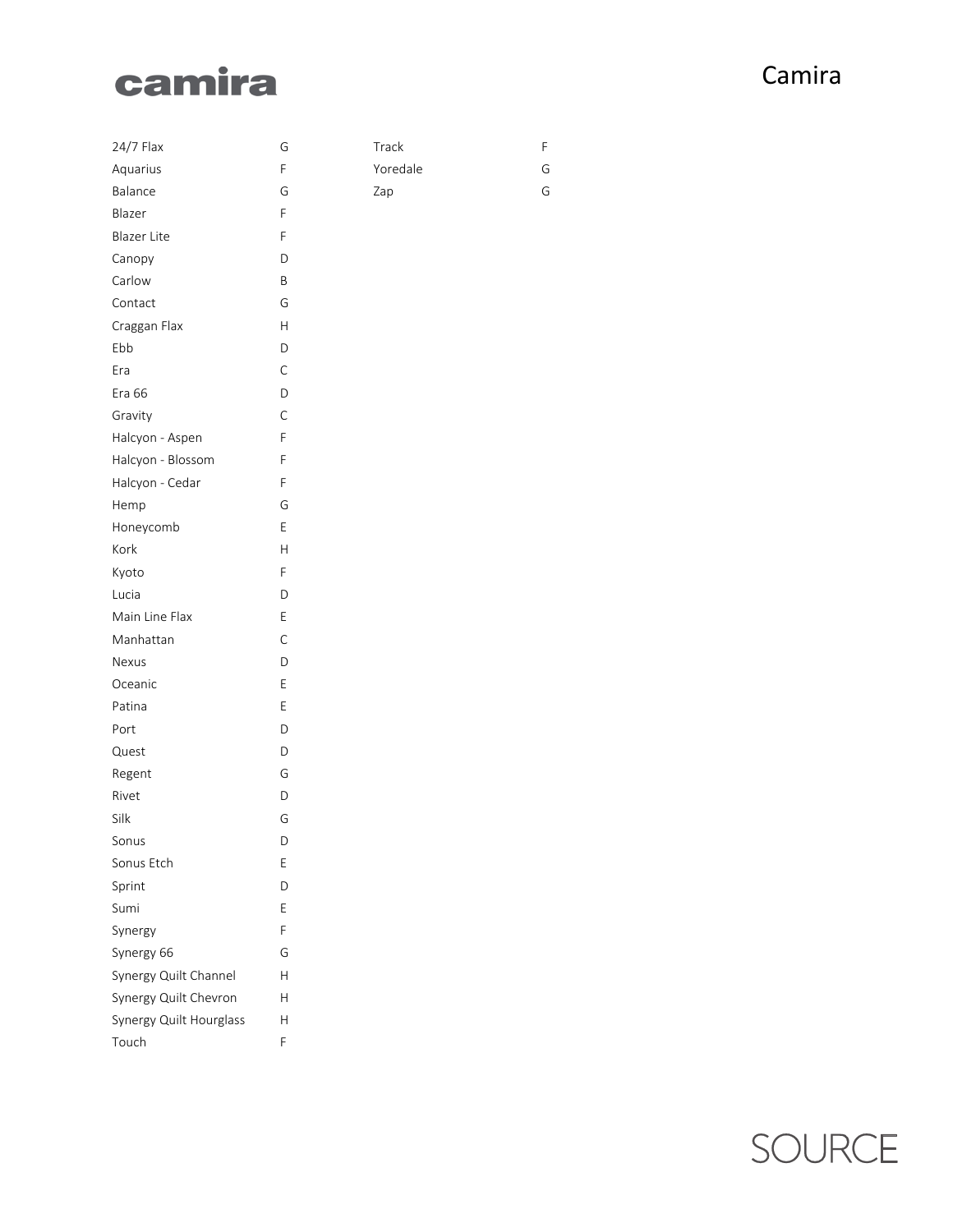# **DESIGNTEX**

#### Designtex

| Adler                       | G | Interlock           | Н                         | Terra                  | Н             |
|-----------------------------|---|---------------------|---------------------------|------------------------|---------------|
| Alcazar                     | G | lota                | F                         | Tiny Boucle            | Н             |
| Alphabet                    | F | Keen                | G                         | Tiny Herringbone ?     | $\mathsf{H}$  |
| Annex                       | G | Kin                 | F                         | Trove                  | F             |
| Appleseed                   | H | Kindred             | H                         | <b>Tweed Multi</b>     | F             |
| Arne                        | F | Kith                | F                         | Ulster                 | D             |
| Aspect                      | F | Layer               | G                         | Ulster Upholstery      | Ε             |
| Bark Cloth                  | Н | Leap                | G                         | Union Cloth Upholstery | G             |
| Beguiled By The Wild        | H | Linen Like          | G                         | Vero                   | G             |
| <b>Big Dot</b>              | H | Linnen              | G                         | W                      | H             |
| <b>Billiard Cloth</b>       | G | Little Dot          | $\mathsf{H}$              | Wend                   | F             |
| Birdseye                    | Ε | Lounge              | F                         | Whim                   | G             |
| Boucle Dot                  | Н | Luster              | $\mathsf{H}$              | Windowpane Crypton     | $\mathsf{H}%$ |
| <b>Brushed Flannel</b>      | F | Mark                | F                         | Woolish                | F             |
| <b>Burlap Weave</b>         | G | Mateo               | H                         | Wrap                   | Н             |
| <b>Burrard Ground Cloth</b> | Н | Measure             | G                         |                        |               |
| Clad Celliant               | F | Melange             | G                         |                        |               |
| Cloud Velvet                | F | Metallo             | $\mathsf{H}$              |                        |               |
| Code                        | Н | Metta               | F                         |                        |               |
| Collier                     | F | Microgrid           | G                         |                        |               |
| Colten                      | F | Minnie              | Е                         |                        |               |
| Crossweave                  | F | Nest                | G                         |                        |               |
| Crosswind                   | G | Nook                | F                         |                        |               |
| Current                     | G | Opulent             | F                         |                        |               |
| Distressed Texture          | H | Otto                | G                         |                        |               |
| Drift                       | G | Pause               | G                         |                        |               |
| Ellipsis                    | Ε | Pave                | G                         |                        |               |
| Everywhere Texture          | G | Pika                | F                         |                        |               |
| <b>FOMO</b>                 | G | Pivot               | G                         |                        |               |
| Forestbound                 | G | Prime               | F                         |                        |               |
| Gale                        | G | Rein                | Ε                         |                        |               |
| Gamut                       | Ε | Reppweave?          | F                         |                        |               |
| Gamut Celliant              | F | Rider               | H                         |                        |               |
| Gather                      | F | Rise                | F                         |                        |               |
| Glimmer                     | Н | Rocket              | F                         |                        |               |
| Gridley                     | E | Senecal             | D                         |                        |               |
| Hashtag                     | F | Singing in the Rain | F                         |                        |               |
| Hem Stitch ?                | F | Sorano              | F                         |                        |               |
| Hint                        | Н | Spandau             | F                         |                        |               |
| Hyde                        | F | Stitch              | H                         |                        |               |
| Hyphen                      | G | Tap                 | $\boldsymbol{\mathsf{H}}$ |                        |               |

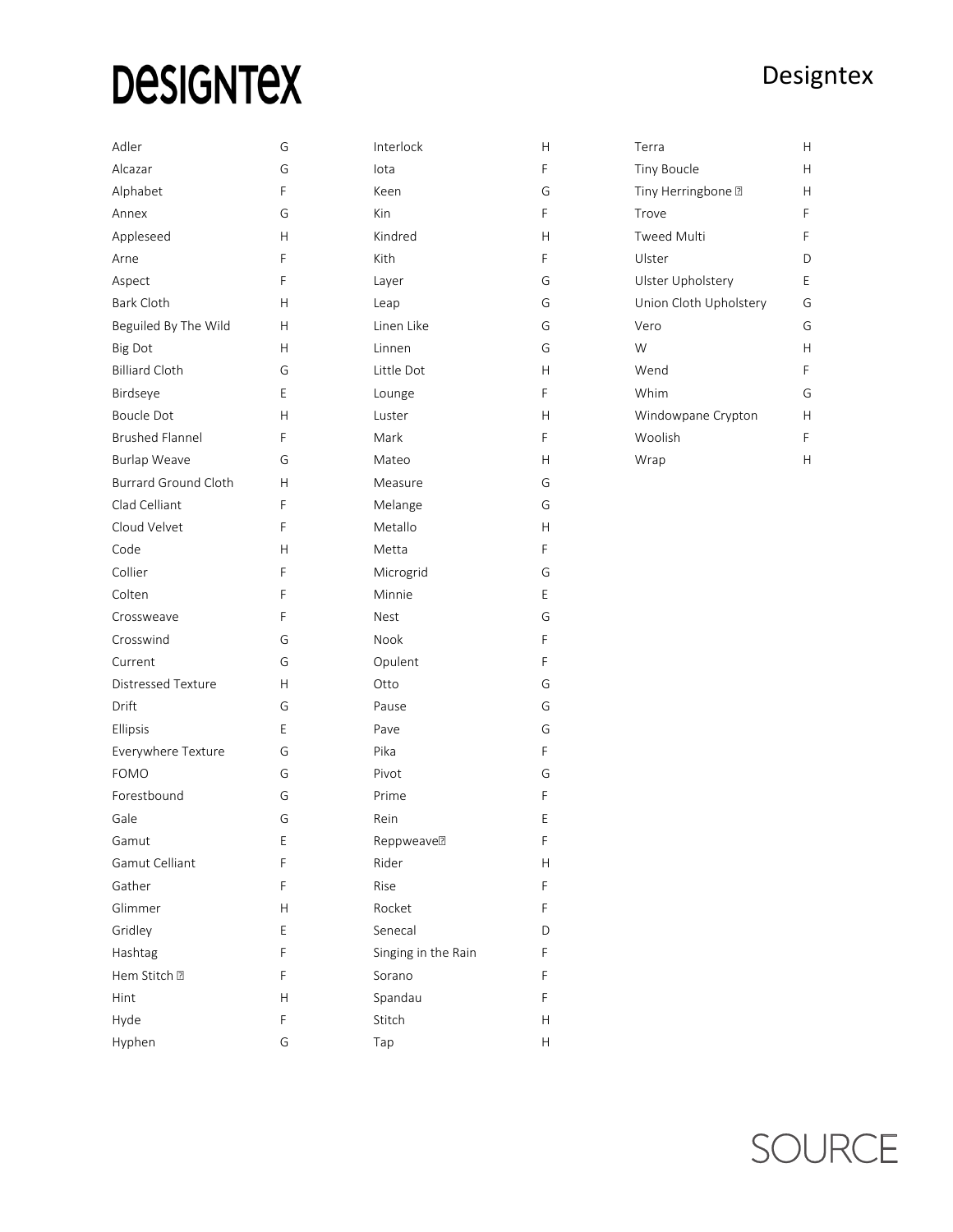### **KnollTextiles**

| Abacus             | H           | Infinite      | D | Summit      | F           |
|--------------------|-------------|---------------|---|-------------|-------------|
| Alignment          | H           | Instinct      | F | Sutton      | F           |
| Argyle             | G           | Journey       | G | Synth       | $\mathsf F$ |
| Attire             | F           | Kaya CR       | Н | Tabloid     | G           |
| Axiom              | G           | Keaton        | G | Tight Rope  | Н           |
| Baxter             | H           | Knoll Felt    | H | Tilden      | Н           |
| Bistro             | G           | Knoll Hopsack | Н | Tinge       | F           |
| <b>Block Party</b> | F           | Little Devil  | F | Topos       | F           |
| Bocce              | G           | Ludlow        | G | Tower Grid  | Н           |
| Boundary           | G           | Magnolia      | Н | Trophy      | F           |
| Brigadoon          | F           | Mariner       | H | Uni-Form    | E           |
| Buzz               | H           | Melody        | F | Utmost II   | H           |
| Calypso            | G           | Mini Stitch   | Η | Utopia      | $\mathsf F$ |
| Cat's Cradle       | G           | Monarch       | G | Venue       | F           |
| Chain Link         | H           | Noble         | Н | Versa       | F           |
| Chameleon          | G           | Oh La La      | E | Vibe II     | G           |
| Chance             | F           | On Point      | G | Vice Versa  | H           |
| Code               | Н           | Overture      | Е | Vinyl       | G           |
| Color Field        | G           | Palisade      | G | Westwood    | G           |
| Commuter Cloth     | E           | Patchwork     | Н | Wild Thing  | F           |
| Cotton Duck        | Ε           | Petal Pusher  | F | Wit         | Н           |
| Cozy Cord          | E           | Plaid On      | F | Woodland II | H           |
| Cross Tech         | Ε           | Ponder        | D | Wow Factor  | G           |
| Crossroad          | E           | Prairie       | F | Yeni        | F           |
| Day Tripper        | F           | Prep          | G | Zen Wave    | Н           |
| Delite             | D           | Presto        | F | Zipline     | Н           |
| Diva               | F           | Prim          | G |             |             |
| Dottie             | F           | Pullman       | G |             |             |
| Dristi Unbacked    | Н           | Ransom        | G |             |             |
| Dune               | Н           | Retreat       | Н |             |             |
| Entwine            | F           | Roam          | G |             |             |
| Essence            | G           | Rush Hour     | G |             |             |
| Ferry              | F           | Sashiko       | Н |             |             |
| Fiori              | Н           | Shadow Play   | F |             |             |
| Flower Power       | Н           | Soiree        | G |             |             |
| Gala II            | H           | Soliloquy     | E |             |             |
| Greenwich          | H           | Sonnet        | F |             |             |
| Groovy             | G           | Spark         | G |             |             |
| Helios             | F           | Spree         | G |             |             |
| Holbrook           | G           | Stacks        | F |             |             |
| Hourglass          | $\mathsf E$ | Stripemania   | F |             |             |

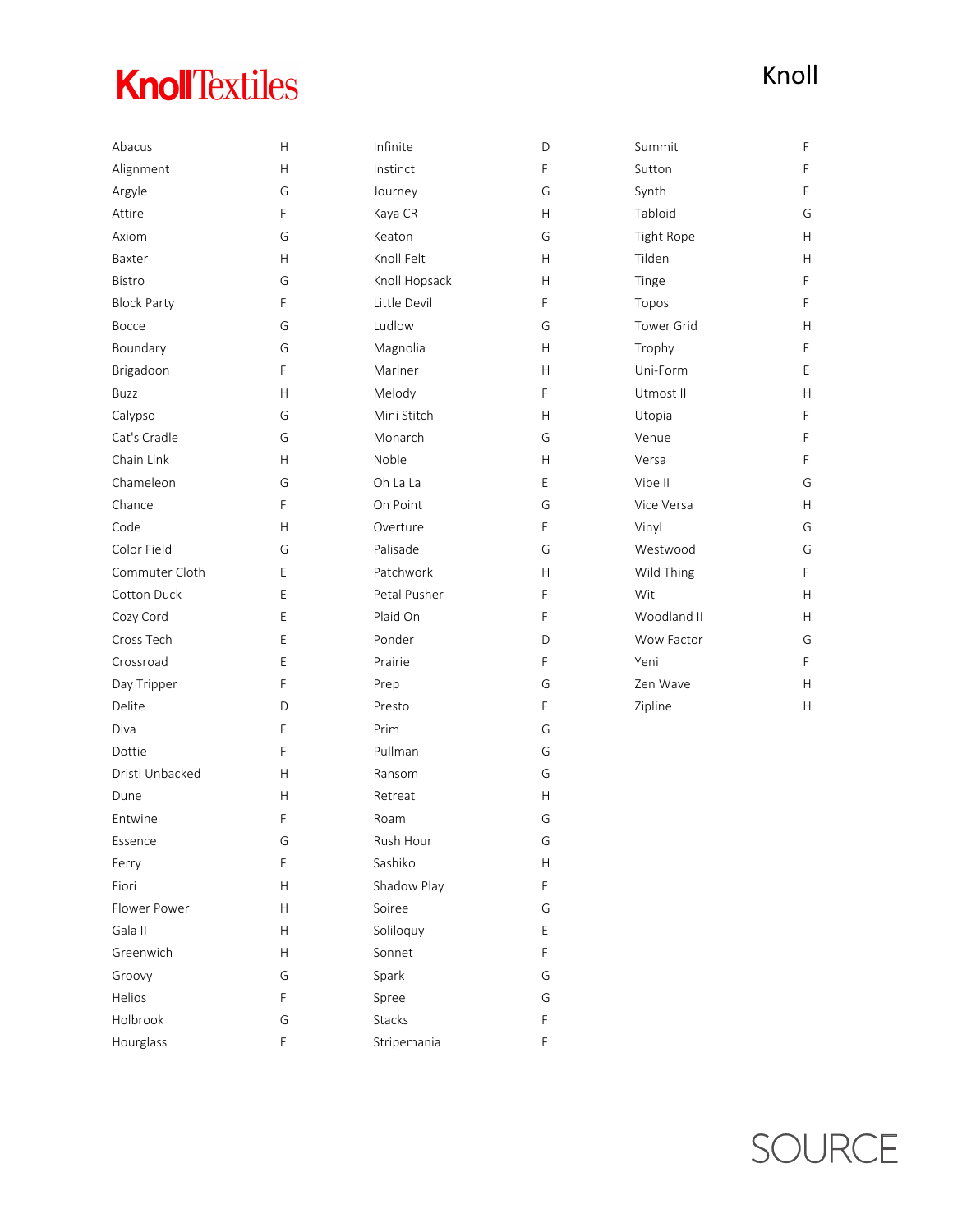### maharam

#### Maharam

| Abacus 466118         | Н | Instill 466351       | G | Province 466549        | H. |
|-----------------------|---|----------------------|---|------------------------|----|
| <b>Article 458600</b> | F | Jasper 466563        | Н | Quay 466390            | G  |
| Beck 466570           | Н | Keen 466433          | G | Queue 466443           | G  |
| Beryl 466508          | Η | Lariat 440401        | D | Rail 466535            | н  |
| <b>Bluff 466489</b>   | G | Lean 466438          | G | Rill 466370            | G  |
| Boundary 466193       | G | Ledger 463770        | G | Roster 466445          | F  |
| <b>Brindle 466418</b> | F | Lens 466323          | G | Route 466544           | G  |
| Brio 466386           | Н | Levity 466518        | G | Runner Standard 466167 | G  |
| Buffer 466492         | G | Linden 466537        | Η | Scuba 464930           | G  |
| Bureau 466472         | F | Lineage 466127       | G | Scute 466396           | G  |
| <b>Bushel 466490</b>  | Н | Lithe 466394         | H | Scuttle 466429         | G  |
| Candor 466496         | G | Loop 466469          | G | Sendal 466550          | H  |
| Caper 466384          | F | Lumen 399981         | F | Sequence 466179        | Н  |
| Chasm 466404          | Н | Lunar 466356         | F | Shadow 466521          | н  |
| <b>Chassis 466458</b> | H | <b>Manner 466177</b> | С | Sheen 466246           | H  |
| Chime 465350          | G | Mantle 466517        | F | Sort 466273            | G  |
| Circuit 466089        | H | Medium 463490        | F | Span 466395            | H  |
| Clamber 466385        | H | Meld 466387          | С | Splay 466448           | G  |
| Coast 466439          | G | Merit 466444         | F | Spry 466414            | G  |
| Coin 466233           | G | Messenger 458640     | C | Stature 466180         | G  |
| Coin Crypton 466236   | Н | Metaphor 466553      | D | Strum 466122           | H  |
| Compound 466196       | Н | Metric 466014        | C | Sudden 463000          | H  |
| Conduit 466428        | F | Micro 466099         | G | Switch 466515          | H  |
| Cosset 466524         | H | Milestone 403901     | E | <b>Swivel 466374</b>   | н  |
| Crush 464780          | H | Mode 466337          | F | Tend 466352            | H  |
| Cycle 466275          | G | Multiply 466341      | F | Trait 464830           | H  |
| Dwell 466419          | F | Murmur 466446        | С | Trundle 466434         | F  |
| Ellipsis 466334       | Н | Muse 466487          | С | Veer 466497            | G  |
| Elm 466557            | F | Nico 466564          | F | Waver 466459           | Н  |
| Embed 466457          | H | Nimble 466488        | Н | Wend 466381            | G  |
| Emit 466378           | F | Note 466577          | F | <b>Willow 466542</b>   | G  |
| Enmesh 466338         | G | Orbit 466415         | F |                        |    |
| Equate 466383         | Н | Pallet 466531        | F |                        |    |
| Fathom 466013         | G | Pare 466359          | Н |                        |    |
| Feature 466343        | Н | Pepper 466486        | G |                        |    |
| Frequency 466504      | G | Pick 466224          | F |                        |    |
| Gallant 466485        | G | Pick Crypton 466235  | Н |                        |    |
| Gild 466432           | Н | Pinnacle 466503      | Н |                        |    |
| Glen 466534           | F | Pitch 466186         | G |                        |    |
| Grove 466344          | Н | Plait 466052         | G |                        |    |
| Gust 466519           | G | Prompt 466493        | G |                        |    |

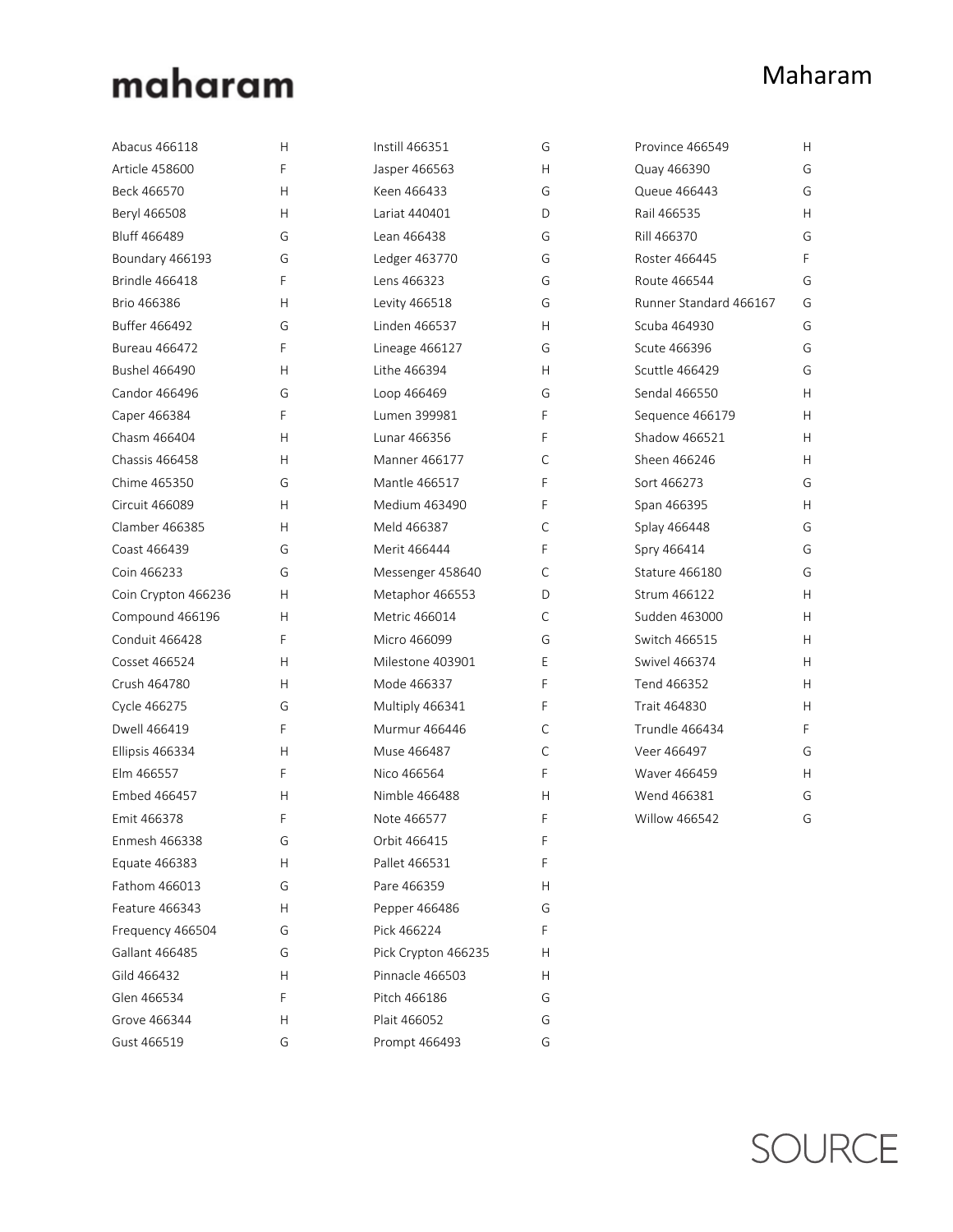### **MMAYERFABRICS**

| Abbey                  | Ε           | Durango                | $\mathsf C$  | Kantha                | G            |
|------------------------|-------------|------------------------|--------------|-----------------------|--------------|
| Acclaim                | Ε           | Duraweave 10           | Α            | Kensington            | E            |
| Align                  | C           | Echo                   | E            | Key Largo             | $\mathsf{C}$ |
| All Seasons            | C           | Ecosphere              | F            | Labyrinth             | H            |
| Ankara                 | F           | Elevation              | F            | Landscape             | F            |
| Antique                | D           | Engrave                | С            | Latitude              | F            |
| Apollo Silicone        | H           | Entwine                | D            | Lavish                | Е            |
| Arabesque              | D           | Ephesus                | F            | Legacy                | D            |
| Arcade                 | G           | Esprit                 | Α            | Links                 | E            |
| Aristocrat             | D           | Essence                | E            | London                | F            |
| Array                  | E           | Etch                   | $\mathsf C$  | Longhorn              | F            |
| Balance                | Ε           | FanFare                | н            | Longitude             | Е            |
| Bali                   | $\mathsf C$ | Fedora                 | D            | Lotus                 | H            |
| <b>Batik</b>           | $\mathsf C$ | Fiji                   | $\mathsf{C}$ | Madras                | $\mathsf C$  |
| Bolero                 | F           | Finale                 | E            | Malibu                | E            |
| Boro                   | G           | Florentino             | $\mathsf C$  | Marathon              | Α            |
| <b>Botanica</b>        | F           | Form                   | F            | Marmara               | F            |
| Botany                 | G           | Forte                  | Α            | Matka                 | Е            |
| Caressa                | D           | Foundation 10          | $\mathsf{C}$ | Matter                | F            |
| Carousel               | H           | Fretwork               | Н            | Maverick              | С            |
| Cascade                | F           | Function               | D            | Mayfair               | F            |
| Catwalk                | Ε           | Gala                   | Е            | Meander               | D            |
| Channel                | D           | Galveston              | E            | Metal Strips          | Н.           |
| Chaps                  | D           | Gatsby                 | E            | Micro Dot             | D            |
| Charette               | D           | Gem                    | $\mathsf{C}$ | Midway                | С            |
| Chequers               | F           | Genesis                | $\mathsf{C}$ | Milano                | Е            |
| Circumference          | Н           | Genesis plus NanoGuard | D            | Mingle                | E            |
| Cirque                 | E           | Gravity                | F            | Mode                  | E            |
| Contempo               | D           | Havana                 | $\mathsf{C}$ | Molecule              | H            |
| Continuum 10           | C           | Haven                  | D            | Moonscape             | С            |
| Cosmopolitan           | Ε           | Hexagon                | Е            | Mosaic                | $\mathsf C$  |
| Crazy Quilt            | Н           | Huipil                 | Н            | Mosaic plus NanoGuard | D            |
| Cross Check            | С           | Images Fr              | D            | Neo                   | E.           |
| Cuddle Up              | G           | Imprint                | $\mathsf{C}$ | Niche                 | F            |
| Curlicue               | D           | Infinity               | G            | Nirvana               | G            |
| Dande                  | D           | Interlace              | E            | Noble                 | С            |
| Darning                | Н           | Intrigue               | D            | Nomad                 | F.           |
| Debonair               | F           | Jekyll & Hyde          | D            | Nostalgia             | E.           |
| Destiny                | $\mathsf C$ | Jitterbug              | D            | Nylon-Stat            | G            |
| Destiny plus NanoGuard | D           | Jive                   | $\mathsf C$  |                       |              |
| Disco                  | D           | Journey                | D            |                       |              |

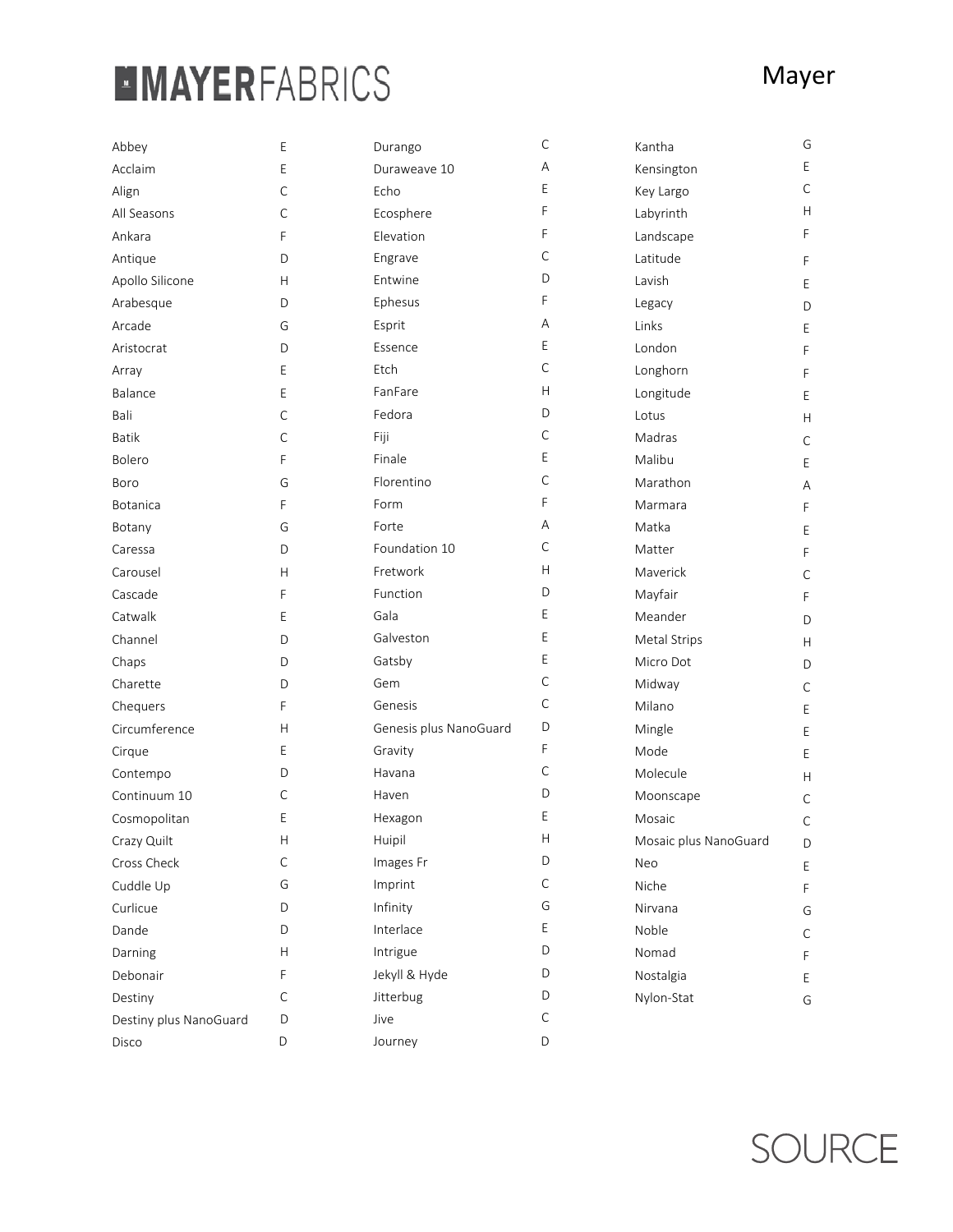### **MMAYERFABRICS**

| Obsession              | G | Splendor         |
|------------------------|---|------------------|
| Odessa                 | F | Spokes           |
| Optic 10               | C | Static           |
| Outback                | C | Suna             |
| Palermo                | F | Sutra            |
| Pastime                | F | Sydney           |
| Patio                  | C | Tango            |
| Plaza                  | F | Tattersall       |
| Polygon                | D | Textura          |
| Positive Thoughts      | H | Theory 10        |
| Primo                  | F | Time Line        |
| Prism 10               | C | Turnabout        |
| Puno                   | Н | Variant 10       |
| Quattro                | C | Vector           |
| Ranchero               | Β | Verona           |
| Reflector              | Н | Vibrant          |
| Refuge                 | F | Viewpoint        |
| Relativity             | G | Villa            |
| Replay                 | F | Vinyl Stat - Esd |
| Reverb                 | С | Vogue            |
| Rift                   | F | Voyager          |
| Rumba                  | Β | Wilson           |
| Samba                  | C | Xanadu           |
| Saori                  | Н | Zazen            |
| Score                  | F | Zen              |
| Sequel                 | C | Zip              |
| Sequel plus NanoGuard  | Е |                  |
| Sequence               | D |                  |
| Shantung               | D |                  |
| SilverWeave            | Ε |                  |
| Sketch                 | D |                  |
| Slick                  | Ε |                  |
| Social Network         | Е |                  |
| Soho                   | F |                  |
| Soleil                 | Н |                  |
| Sophisticate           | D |                  |
| Spacer Mesh            | C |                  |
| Special Black - Madrid | A |                  |
| Special Black - Oxen   | A |                  |
| Special Black - Sierra | Α |                  |

Special Black - Wallaby A

F

H

G

H

G

B

C

F

H

C

 $\mathsf D$ 

G

C

H

D

F

G

F

F

E

F

H

G

G

G

D

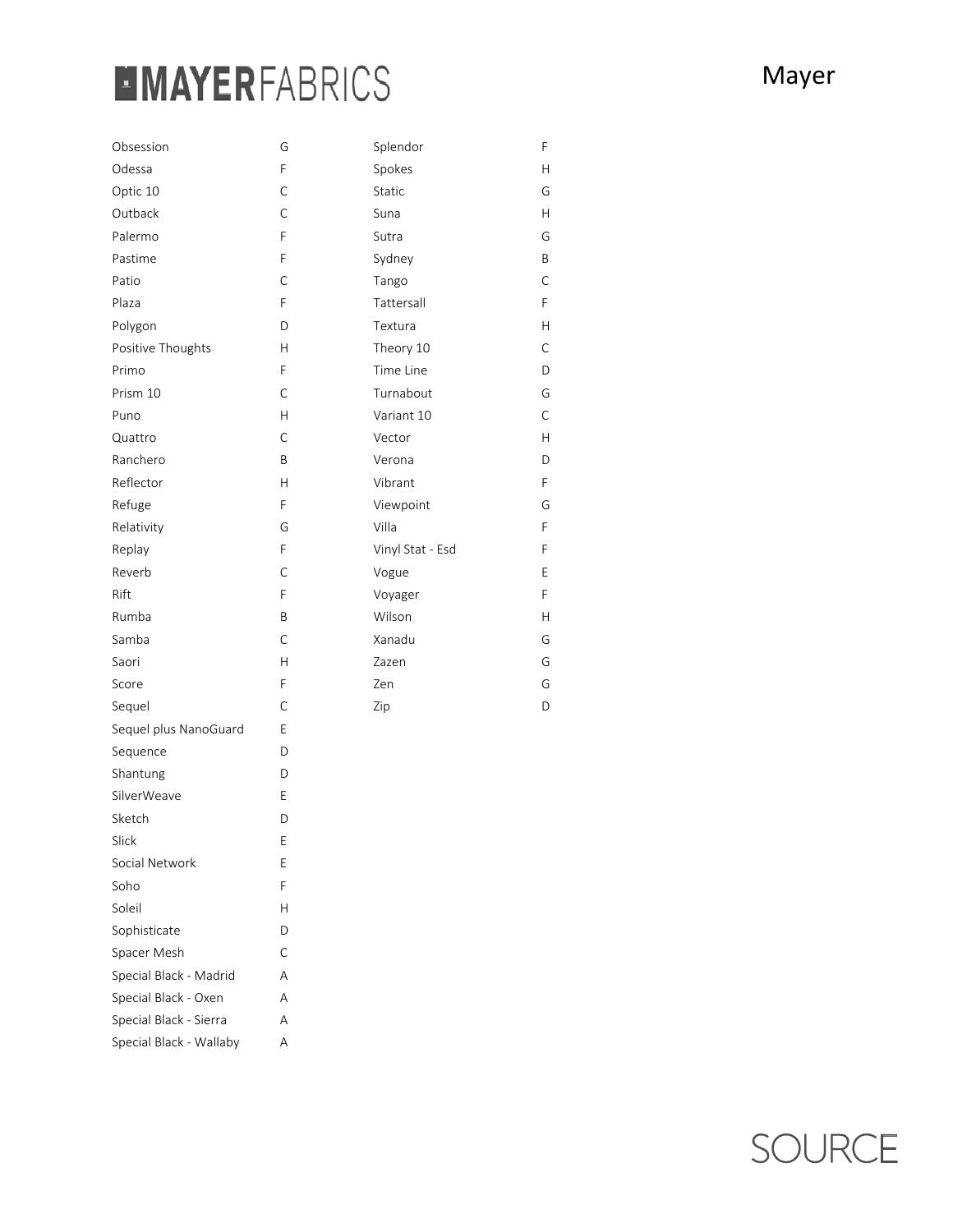

| Ace            | D                         | Dayspell        | Η            | Intermix II       | F  |
|----------------|---------------------------|-----------------|--------------|-------------------|----|
| Acoustic       | $\mathsf{H}$              | Decode          | E            | lota              | H. |
| Acrobat        | F                         | Dexter Epu      | E            | Jitney            | H  |
| Agora II       | F                         | Domain          | G            | Jot               | D  |
| Amenity II     | Н                         | Dome CV         | E            | Keynote           | F  |
| Amuse          | F                         | Embark          | G            | Kindred           | H  |
| Anthology CV   | F                         | Endurance Epu   | D            | Kinney            | F  |
| April          | G                         | Eon Epu         | D            | Kit               | F  |
| Archer         | $\mathsf{H}$              | Epic            | D            | Knack             | Е  |
| Ascend         | G                         | Evo CV          | D            | Lasso CV          | F  |
| Bandwidth II   | H                         | Expo            | $\mathsf{C}$ | Lateral           | G  |
| Bangle         | C                         | Faux Felt       | E            | Ledge             | F  |
| Beeline Epu    | D                         | Faux MO         | F            | Lens              | Е  |
| Beep           | Е                         | Fleet           | G            | Level             | H  |
| Beta           | E                         | Float           | E            | Linen CV          | E  |
| Bobby          | Α                         | Flock           | E            | Lineup            | E  |
| Boom II        | Е                         | Flow            | H            | Mandala           | G  |
| <b>Borders</b> | Н                         | Focal           | E            | Marathon C-Zero   | D  |
| Bravo II       | G                         | Follow CV       | F            | Mezzanine         | H. |
| <b>Brink</b>   | H                         | Foray           | F            | Mikro             | H. |
| <b>Build</b>   | F                         | Foundation      | H            | Millennium C-Zero | D  |
| Buoy           | Н                         | Free            | E            | Mixology CV       | Е  |
| Canter Epu     | Е                         | Frida CV        | G            | Mogul Epu         | F  |
| Cashmere II    | С                         | Fuse            | D            | Nifty             | F  |
| Central        | G                         | Glide           | G            | Oath              | G  |
| Centric        | Н                         | Graph           | Β            | Odyssey C-Zero    | D  |
| Channel        | G                         | Grid            | Α            | Origin            | Α  |
| Chime CV       | F                         | Groove Epu      | E            | Otto              | Ε  |
| Chromatic      | Н                         | Guideline       | Н            | Overpass          | G  |
| Civil          | Н                         | Guild           | D            | Parable           | H  |
| Clang          | Е                         | Habit           | E            | Parenthesis       | D  |
| Collect        | F                         | Halo            | Н            | Pax               | H  |
| Colorwheel     | Н                         | Hitch           | F            | Perk              | С  |
| Cover Cloth    | D                         | Hobnob          | F            | Phrase            | H  |
| Crosswise      | F                         | Hop             | G            | Ping              | F  |
| Cube           | $\mathsf{H}$              | Hue             | E            | Pip               | Ε  |
| Culture        | G                         | Hyde CV         | D            | Pique             | Ε  |
| Current        | Е                         | Improv CV       | Ε            | Plan              | F  |
| Cycle          | F                         | Infinity C-Zero | D            | Platform          | G  |
| Dart           | D                         | Infusion        | H            | Poetic CV         | Ε  |
| Dash           | $\boldsymbol{\mathsf{H}}$ | Insight         | $\mathsf C$  | Point             | E  |

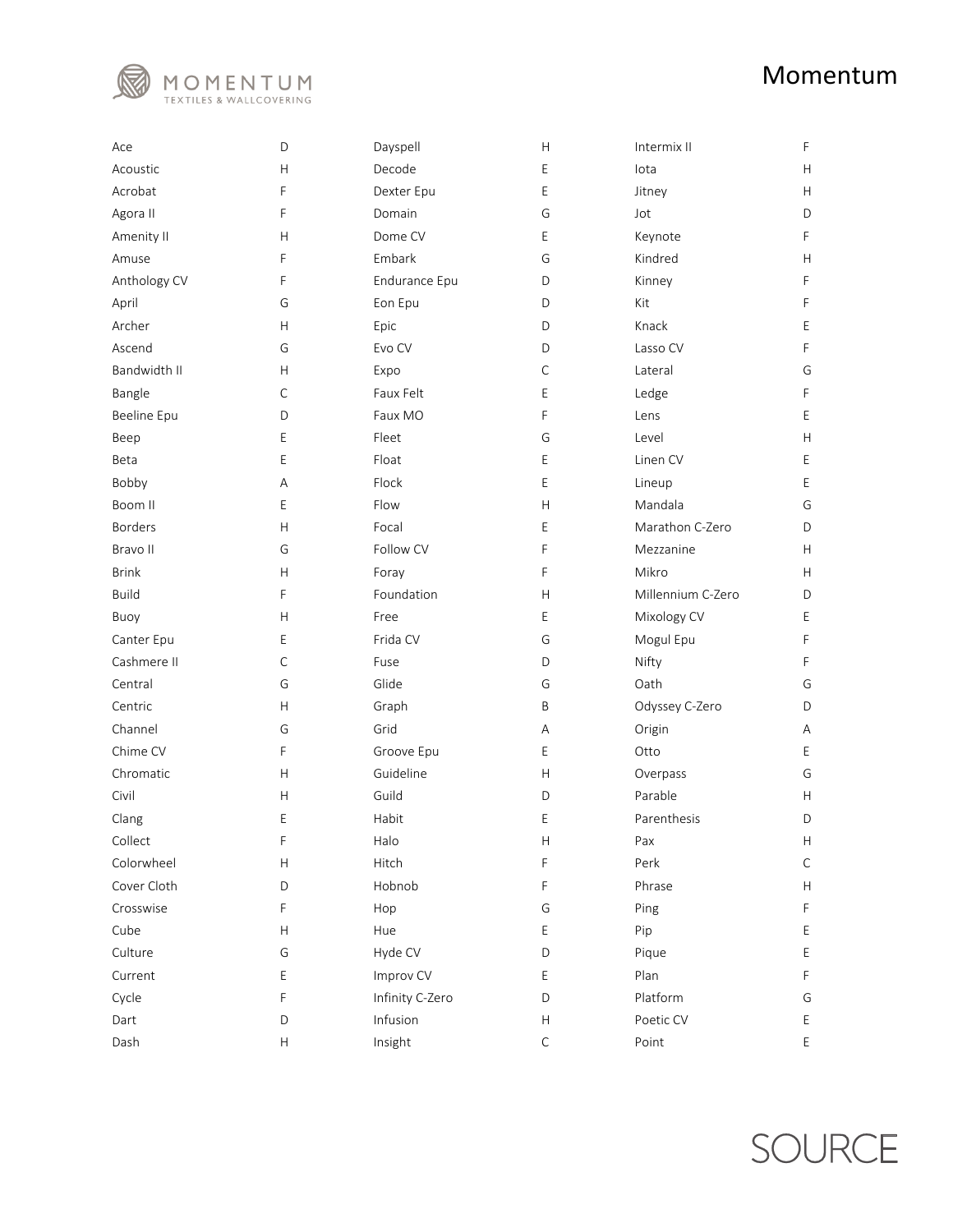

| Printwork Epu     | F | Silica Kip            | G | Tribeca CV  | E            |
|-------------------|---|-----------------------|---|-------------|--------------|
| Propel            | Н | Silica Leather        | G | Trilogy     | G            |
| Propensity II     | E | Silica Likely         | Н | Uplift      | Н            |
| Pursue            | H | Silica Motive         | Η | Vanguard CV | E            |
| Raft              | Н | Silica Reach          | Η | Velocity    | F            |
| Rein II           | F | Silica Roam           | H | Via         | E            |
| Ring              | Н | Silica Scout          | Н | Viva II     | G            |
| Rise              | Е | Silica Spoke          | н | Vox         | D            |
| Rivet             | E | Silica Strata         | Η | Wander      | $\mathsf{H}$ |
| Row               | F | Silica Stride         | G | Waver       | G            |
| Rubato            | Н | Silica Suede          | G | Whim        | $\mathsf{H}$ |
| Sanya CV          | F | Silica Tao            | Н | Whit Epu    | $\mathsf F$  |
| Score             | G | Silica Tech           | Н | Widget      | $\mathsf{C}$ |
| Scrabble          | Е | Silica Thatch         | Η |             |              |
| Sensory CV        | E | Silica Today Here Now | Н |             |              |
| Shuttle           | G | Silica Triad          | Н |             |              |
| Sidestep          | H | Silica Waltz          | H |             |              |
| Silica            | G | Silica Wifi           | н |             |              |
| Silica Andy       | H | Skip                  | Е |             |              |
| Silica Arc        | H | Slice                 | D |             |              |
| Silica Bauble     | H | Solace                | F |             |              |
| Silica Blend      | G | Solitaire             | F |             |              |
| Silica Bracket    | H | Speakeasy CV          | F |             |              |
| Silica Bubbler    | H | Sport                 | F |             |              |
| Silica Checker    | H | Spunk CV              | F |             |              |
| Silica Chopsticks | Н | Stroll                | E |             |              |
| Silica Compass    | H | Strum                 | Н |             |              |
| Silica Cusp       | H | Strut                 | F |             |              |
| Silica Deflect    | H | Subdivide             | Η |             |              |
| Silica Effloresce | H | Sunny                 | G |             |              |
| Silica Etc.       | Н | Swim                  | D |             |              |
| Silica Etch       | G | Synergy               | G |             |              |
| Silica Excursion  | Н | Syntax                | D |             |              |
| Silica Fiona      | Н | Tack                  | Е |             |              |
| Silica Flick      | Н | Tag                   | Н |             |              |
| Silica Fresco     | Н | Tanner                | D |             |              |
| Silica Fritz      | H | Tesla                 | Н |             |              |
| Silica Gidget     | Н | Tilt                  | G |             |              |
| Silica Hiatus     | Н | Toggle                | D |             |              |
| Silica Hoop       | Н | Tradition C-Zero      | D |             |              |
| Silica Jig        | H | Trefoil               | G |             |              |

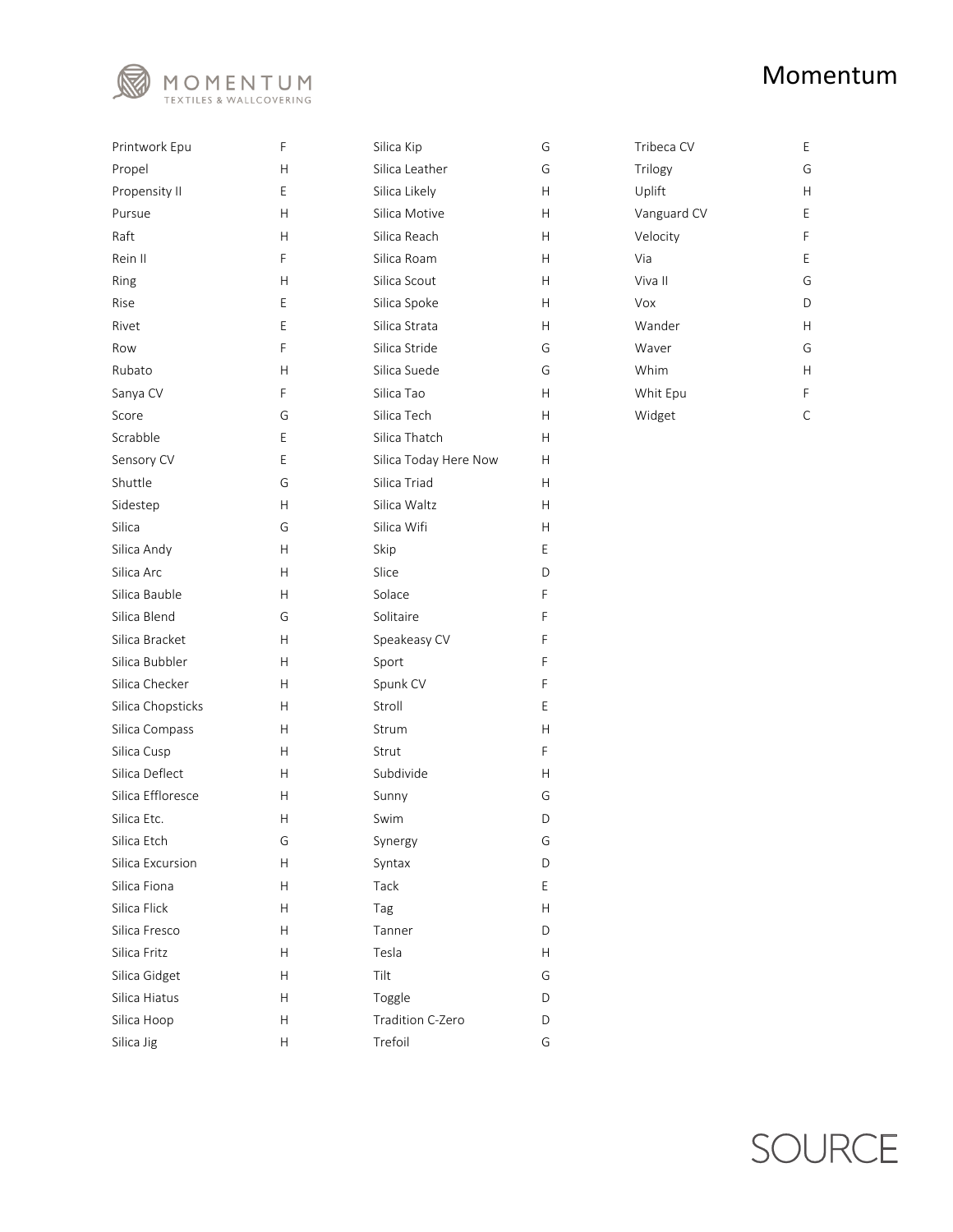### **Stinson**

| Ace                 | D           | Chroma        | G                         | Flex               | D  |
|---------------------|-------------|---------------|---------------------------|--------------------|----|
| Adagio              | G           | Cinema        | H                         | Fractal            | H  |
| Aero                | D           | Cirque        | F                         | Frequency          | G  |
| Affinity            | H           | Citadel       | F                         | Furrows            | Е  |
| Alamo               | D           | Clean Slate   | F                         | Fuse               | E  |
| Alfresco            | G           | Colorguard    | E                         | Galileo            | H  |
| Alignment           | Η           | Connect       | F                         | GeoMet             | F  |
| Amplify             | Е           | Continuum     | F                         | Grand Sierra       | E  |
| Anagram             | G           | Core          | E                         | Graph              | F  |
| Arbor               | F           | Corium        | G                         | Gravity            | F  |
| Ardent              | E           | Criss Cross   | F                         | Grille             | F  |
| Arioso              | G           | Cush          | E                         | Handwork           | G  |
| Artisan             | Е           | Cyma          | G                         | Harrison           | F  |
| Avant               | F           | Dakota        | E                         | Hashtag            | G  |
| Bandwidth           | H           | Dart          | D                         | Haven              | G  |
| Banyan              | G           | Deflection    | G                         | Helix              | H  |
| Bari                | Η           | Detail        | F                         | Hi-Fi              | D  |
| <b>Bass Line</b>    | G           | Didi          | G                         | Highlands          | E  |
| Batik               | H           | Donegal       | F                         | Highlight          | D  |
| Baxter              | F           | Drift         | G                         | Hive               | D  |
| Bespoke             | F           | Duet          | G                         | Honeycomb          | Е  |
| Bistro              | F           | Effervescense | H                         | Hopsack            | F  |
| Blip                | D           | Eli           | H                         | Hush               | H  |
| Bond                | G           | English Pub   | F                         | I Spy              | H  |
| Borderline          | H           | Entrada       | E                         | Impress w/StaKleen | G  |
| Box Chain           | Ε           | Equator       | Н                         | Inside Track       | Е  |
| <b>Breton</b>       | Η           | Equinox       | G                         | Jambi Stripe Too   | G  |
| <b>Brilliant</b>    | Ε           | Essential     | E                         | Jillian            | D  |
| <b>Broadband</b>    | H           | Etch          | Н                         | Juxy               | H. |
| Brushwork           | H           | Euclid        | D                         | Kalahari           | G  |
| <b>Bryant Park</b>  | D           | Excursion     | Β                         | Kennebunk          | н  |
| <b>Budget Black</b> | A           | Expressions   | F                         | Kid                | G  |
| Burkshire           | F           | Fast Lane     | D                         | Kinetic            | G  |
| Calibration         | H           | Fenestra Too  | Н                         | Kingsman           | F  |
| Carlisle            | E           | Fiberdrill    | G                         | Knot               | G  |
| Casablanca          | H           | Fidget        | G                         | Kusari             | F  |
| Cassidy             | Ε           | Figment       | $\boldsymbol{\mathsf{H}}$ | La Scalina         | Н. |
| Catalina            | H           | Finley        | F                         | Lara               | D  |
| Ceremony            | H           | Fizz          | F                         | Laredo             | E. |
| Channel             | F           | Flanders      | F                         | Lateral            | D  |
| Charlotte           | $\mathsf D$ | Fleck         | D                         | Latitude           | Β  |

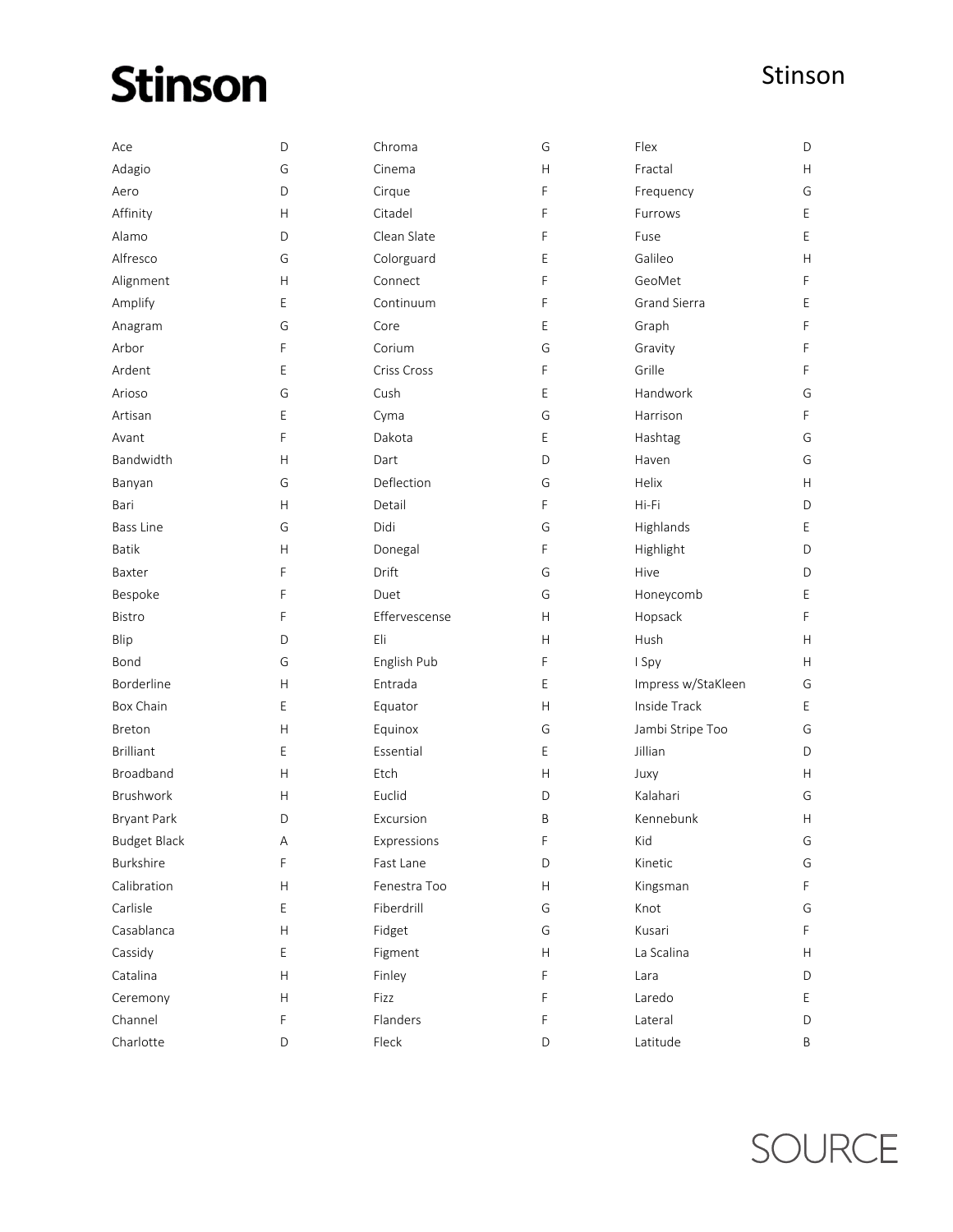## **Stinson**

| Lattice       | Ε              | Paloma          | E                         | Scintillate          | H           |
|---------------|----------------|-----------------|---------------------------|----------------------|-------------|
| Level         | F              | Paradox         | H                         | Scout                | F           |
| Live Wire     | Н              | Park Avenue     | Н                         | Script               | F           |
| Loophole      | F              | Patriot Plus II | E                         | Sensor               | H           |
| Lorelai       | G              | Penelope        | F                         | Sentry - HC          | E           |
| Lunaria       | Н              | Pergola         | F                         | Sequence             | D           |
| Luster        | G              | Perimeter       | F                         | Shantung             | Е           |
| Mandala       | G              | Perspective     | Н                         | Shift                | D           |
| Marquetry     | H              | Petal Dots      | Н                         | Shimmy               | F           |
| Martini       | $\overline{H}$ | Piccadilly      | G                         | Sideline             | F           |
| Matrix        | G              | Pinball         | G                         | Sirocco              | H           |
| Maxwell       | Ε              | Ping Pong       | H                         | Sleek                | F           |
| Median        | $\mathsf{H}$   | Plexus          | G                         | Sleeping Bear Dunes  | H           |
| Meteor        | Η              | Pod             | Н                         | Smoothie             | F           |
| Mica          | F              | Polka           | D                         | Solitaire            | $\mathsf C$ |
| Moby          | D              | Polygon         | Н                         | Sprint               | D           |
| Moccasin      | Ε              | Posey           | F                         | Square One           | E           |
| Mod           | Н              | Posh            | F                         | Squire               | G           |
| Modena        | Η              | Power Grid      | G                         | Staple               | D           |
| Monhegan      | $\overline{H}$ | Prisma          | G                         | Stat-Con             | н           |
| Montage       | G              | Profile         | D                         | Stellar              | F           |
| Montana       | Ε              | Progression     | G                         | Steppe               | H           |
| Natural World | $\mathsf{H}$   | Promenade       | G                         | Stitch in Time       | D           |
| Naugaleather  | F              | Queue           | Н                         | Strand               | F           |
| Naugasoft     | F              | Raffia          | F                         | Stride               | F           |
| Nest          | Η              | Rally           | E                         | Summit               | G           |
| Network       | G              | Raquette        | G                         | Sunburst             | H           |
| New Hempstead | D              | Realm           | G                         | Sundance w/ StaKleen | G           |
| Nimble        | G              | Retrograde      | D                         | Swipe                | H           |
| Nishiki       | F              | Revolution      | G                         | Switchboard          | F           |
| Nova          | F              | Rialto          | F                         | Swivel               | н           |
| Nubbly        | G              | Riddle          | D                         | System               | F           |
| Obscura       | F              | Ritz            | G                         | Tangram              | G           |
| Offset        | Η              | Rivera          | G                         | Tendril              | Е           |
| Olivia        | D              | Roadmap         | F                         | Tessuto              | F           |
| Olympus       | Η              | Rogue II        | E                         | Threads              | H           |
| Orbit         | F              | Round Trip      | $\boldsymbol{\mathsf{H}}$ | Tidbit               | G           |
| Orvilla       | Η              | Route           | Ε                         | Torus                | G           |
| Outlander     | Ε              | Rubric          | H                         | Touch Base           | F           |
| Overlay       | F              | Sarto           | F                         | Touchstone           | F           |
| Oxford        | F              | Satchel         | F                         | Tranquility          | H           |

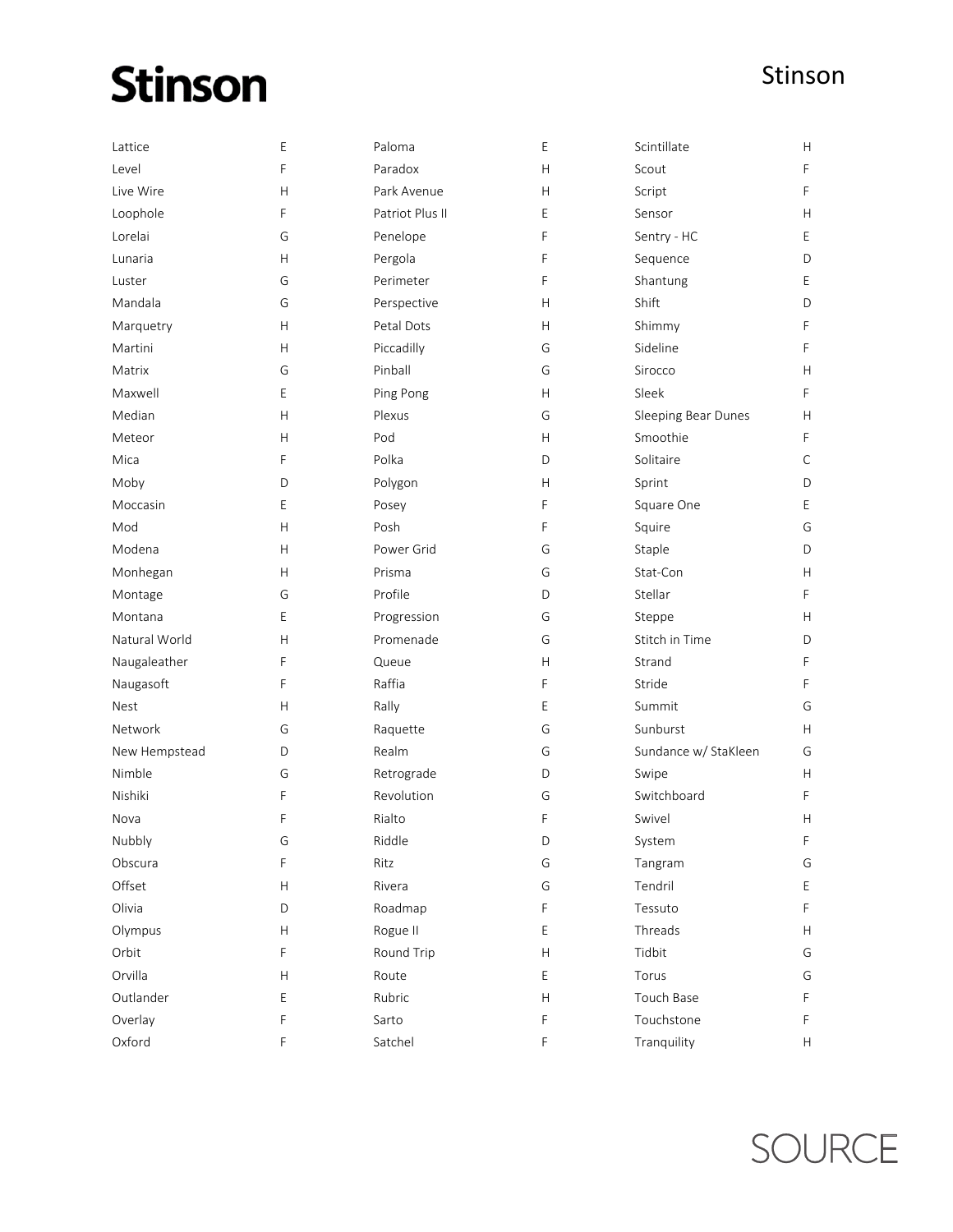### **Stinson**

| Transcend     | D |
|---------------|---|
| Tribeca       | E |
| Tuft          | Н |
| Twiggy        | F |
| Valise        | Β |
| Vector        | F |
| Walk the Line | Н |
| Weft          | Е |
| Whirl         | Н |
| Wicker        | H |
| Winnly        | F |
| Wyatt         | F |
| Ybor          | G |
| Ziggy         | F |
| Zoom          | G |

#### Stinson